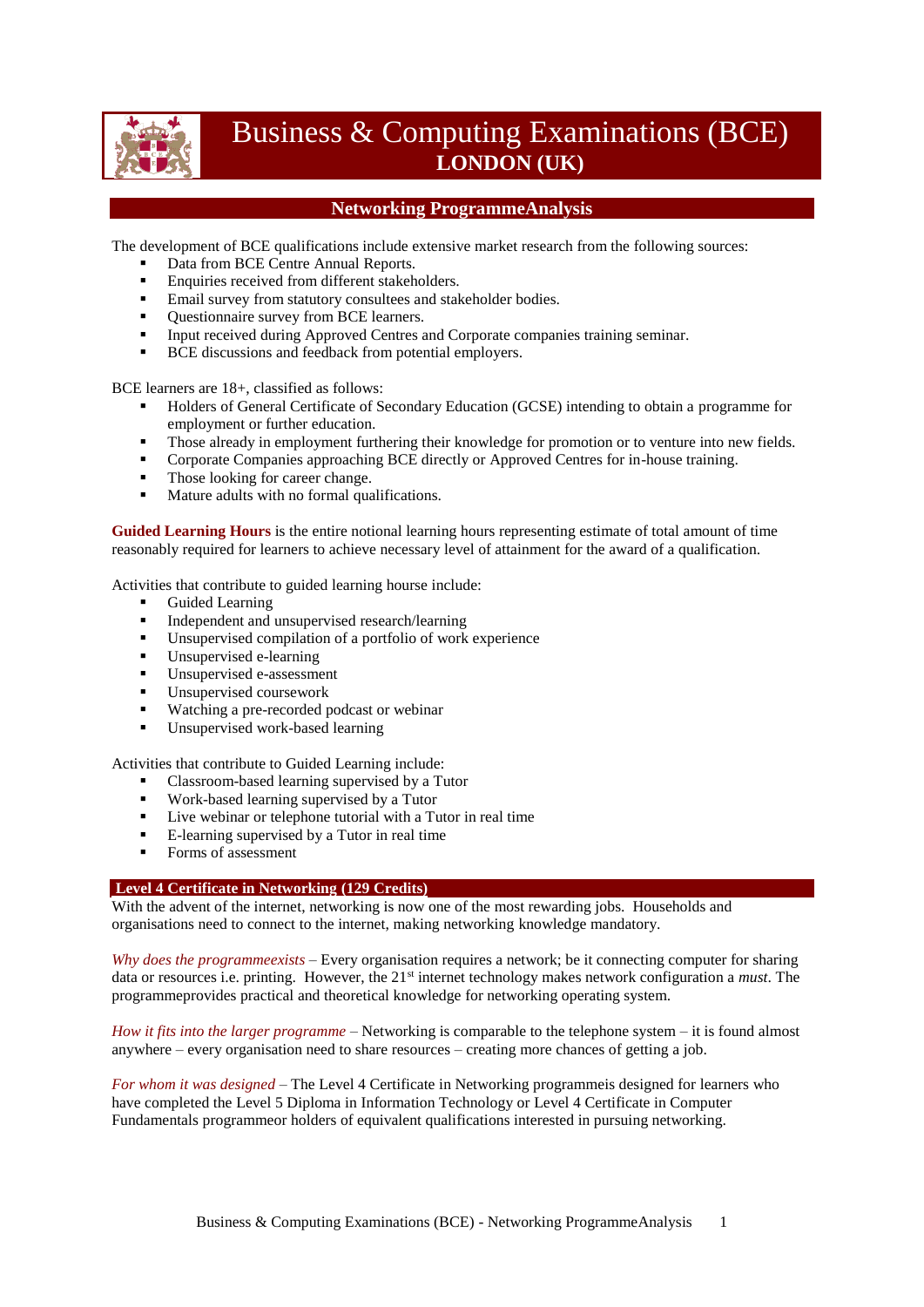*How it will benefit learners* – Learners can look for employment or pursue the Level 5 Diploma in PC Engineering & Structured Cabling; Level 5 Diploma in IP Routing; Level 4 Certificate in Unix; Level 5 Diploma in Unix or Windows Networking.

*Units:*

- Networking Essentials
- Windows Client Networking
- Windows Server Administration & Implementation
- TCP/IP Network Architecture
- Network Security

**Networking Essentials** - basic concepts and principles that underline computer networking, from the simplest peer-to-peer local area networks to the vastly complex wide area networks that reach across international boundaries and around the world. Networking essentials is an overview of networking terminology, different network architectures, and focus on the physical components of computer networks, including server and client computers, cabling and connectors, network file sharing, area networks and network types, basic network topologies, network routers, network protocol, TCP/IP - Transmission Control Protocol / Internet Protocol, firewalls, ethernet and network addresses.

**Windows Client Networking** – users sit on a client machine and forward information to the server. Understanding the client machine network side is equally as important as understanding the server side. What makes client networking important is that users temper with a lot of things on their system, hence failure is common. Whereas the server is inaccessible (in most cases, servers are kept in remote places), hence secure and rare to common user faults. Even Administrators don't sit on the server, except in special circumstances (mostly access the server via a client machine).

**Windows Server Administration & Implementation** – Windows Server is an operating system which runs on the server computer. The person in charge of the server is called an Administrator and his/her responsibilities are administering users, groups, and domains in a network; including account administration, architecture, boot process, directory replication, directory services, group administration, installation, network services, administration tools, permissions, system policies, TCP/IP, and user profiles. Apart from the administration side, the server has system utilities, such as the registry monitor, the Windows file monitor, the NTFS file system, DNS, DHCP, WINS, and other services such as the kernel, core files NTLDR, NTOSKRNL.EXE, HAL.DLL, KERNEL32.DLL, NTDLL.DLL, SRV.SYS, TCPIP.SYS, WINSOCK.DLL, NTLANMAN.DLL, RASAUTH.DLL, NTFS.SYS which need to be monitored constantly.

**TCP/IP Network Architecture** – TCP/IP is a protocol used by all major network operating systems, including the routing protocols and the internet. Both Network Administrators and IT security professionals must have the fundamental knowledge of TCP/IP to do their jobs. With that comes a necessity to be able to analyse TCP/IP traffic in order to troubleshoot network problems, analyse attacks, and better understand and secure their systems. Computers need an IP address to be able to communicate with one another.

**Network Security** – The largest network in the world is the Internet. As long as one is using the internet, they are part of the network. This creates a major security issue. Not only people around your office, or in your neighbourhood, area, county, country BUT the entire world can try to access your data. Understanding network security prepares a nation against data theft hence can secure company or personal information, leading to saving millions for the country. Networking operating systems offer users an integrated network logon solution based on advanced public key technology. The Networking operating system verifies and authenticates the validity of each party involved in an electronic transaction and let users log on to a domain server using the additional security provided by smartcards. In today's world of electronic business transactions, organisations need a method to authenticate the identity and validity of users accessing information on computer networks. A public key infrastructure (PKI) is a system that provide solutions for secure eCommerce and network services. A PKI consists of protocols, services, and standards supporting applications of public key cryptography. In a PKI, every user is assigned a cryptographic key pair consisting of a public key and private key that are mathematically related. The public key is published, while the private key is kept secret.

| <b>Unit</b>           | <b>Pre-requisite</b>   | <b>Core-requisite</b>          | <b>Guided</b><br><b>Learning</b><br><b>Hours</b> | <b>Number</b><br>-of<br><b>Credits</b> |
|-----------------------|------------------------|--------------------------------|--------------------------------------------------|----------------------------------------|
| Networking Essentials | Basic knowledge in the | A pass or higher in Diploma in | 260                                              | 26                                     |

Business & Computing Examinations (BCE) - Networking ProgrammeAnalysis 2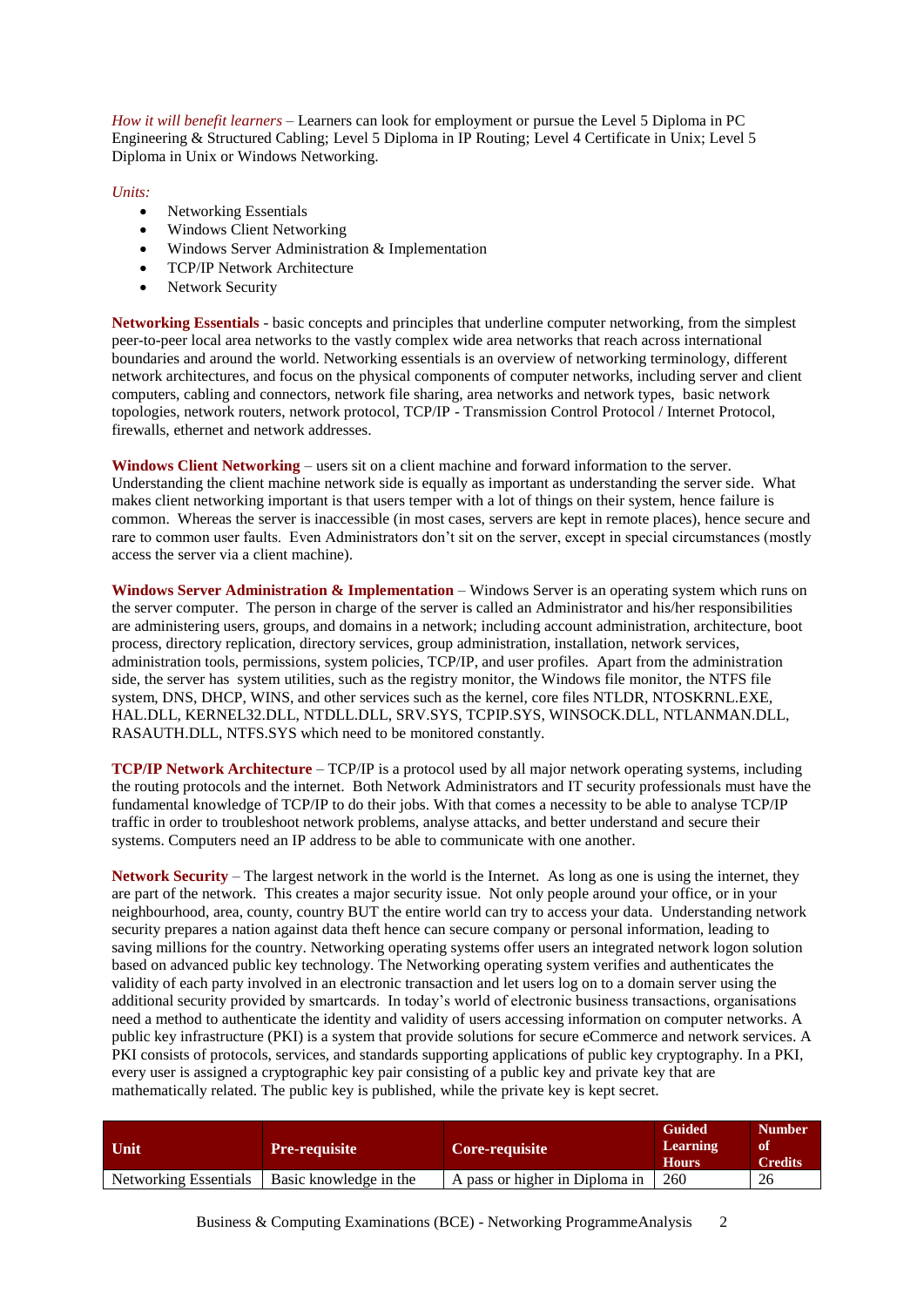|                         | use of Microsoft                   | <b>Information Technology or</b> |     |    |  |
|-------------------------|------------------------------------|----------------------------------|-----|----|--|
|                         | Windows Applications.              | equivalence                      |     |    |  |
| <b>Windows Client</b>   | Basic knowledge in the             | A pass or higher in Diploma in   | 220 | 22 |  |
| Networking              | use of Microsoft                   | Information Technology or        |     |    |  |
|                         | Windows Applications.              | equivalence                      |     |    |  |
| Windows Server          | Basic knowledge in the             | A pass or higher in Diploma in   | 220 | 22 |  |
| Administration &        | use of Microsoft                   | <b>Information Technology or</b> |     |    |  |
| Implementation          | Windows Applications.              | equivalence                      |     |    |  |
| <b>TCP/IP Network</b>   | Basic knowledge in the             | A pass or higher in Diploma in   | 220 | 22 |  |
| Architecture            | use of Microsoft                   | Information Technology or        |     |    |  |
|                         | Windows Applications.              | equivalence                      |     |    |  |
| <b>Network Security</b> | Basic knowledge in the             | A pass or higher in Diploma in   | 220 | 22 |  |
|                         | use of Microsoft                   | <b>Information Technology or</b> |     |    |  |
|                         | Windows Applications.              | equivalence                      |     |    |  |
|                         | Coursework (Project) for all units |                                  |     |    |  |

| <b>Rules of combination:</b> | All units are mandatory |
|------------------------------|-------------------------|
| Age Group:                   | $18+$                   |
| <b>ProgrammeType:</b>        | Vendor/Industry         |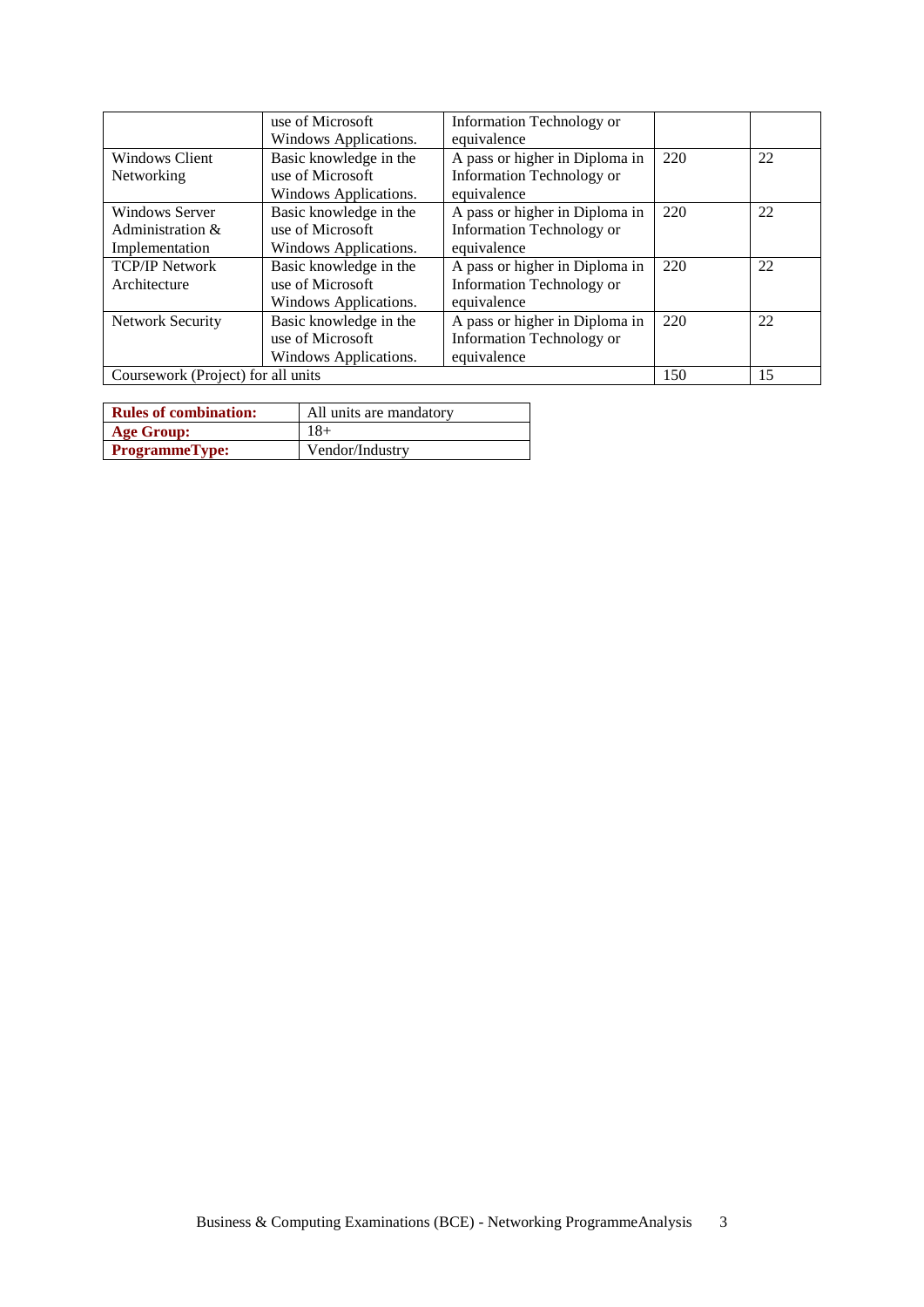|    |                                                       |                | $\sim$ . The contract of the contract of the contract of the contract of $\sim$ $\sim$ $\sim$ | <b>Notional Learning Hours</b> |                     |                   |                   |                  |  |
|----|-------------------------------------------------------|----------------|-----------------------------------------------------------------------------------------------|--------------------------------|---------------------|-------------------|-------------------|------------------|--|
|    | <b>Unit Titles</b>                                    | <b>Credits</b> | Guided /                                                                                      | Independent                    | <b>Research</b>     | <b>Assessment</b> | <b>Coursework</b> | <b>Total</b>     |  |
|    |                                                       |                | <b>Contact</b>                                                                                | <b>Learning</b>                | <b>Activities /</b> | (self/class)      |                   |                  |  |
|    |                                                       |                | <b>Learning</b>                                                                               |                                | <b>Group Work</b>   |                   |                   |                  |  |
| 01 | Elements of a network and layers of the OSI model     | 2.0            | 8                                                                                             | n                              |                     |                   |                   | 20               |  |
| 02 | TCP/IP protocol suite                                 | 2.0            | Õ                                                                                             |                                |                     |                   |                   | 20               |  |
| 03 | Data transmission concepts                            | 2.0            | 8                                                                                             |                                |                     |                   |                   | 20               |  |
| 04 | LAN physical topologies and LAN connectivity hardware | 2.0            | 8                                                                                             |                                |                     |                   |                   | 20               |  |
| 05 | WAN technology                                        | 2.0            | 8                                                                                             |                                |                     |                   |                   | 20               |  |
| 06 | The functions of a networking operating system        | 2.0            | 8                                                                                             |                                |                     |                   |                   | 20               |  |
| 07 | Ethernet technology                                   | 2.0            | 8                                                                                             | n                              |                     |                   |                   | 20               |  |
| 08 | <b>TCP/IP</b> applications                            | 2.0            | 8                                                                                             | n                              |                     |                   |                   | 20               |  |
| 09 | Network addressing                                    | 2.0            | 8                                                                                             | n                              |                     |                   |                   | 20               |  |
| 10 | Effective troubleshooting methodology                 | 2.0            | 8                                                                                             | n                              |                     |                   |                   | 20               |  |
| 11 | Upgrading networking operating system software        | 2.0            | 8                                                                                             | n                              |                     |                   |                   | 20               |  |
| 12 | Network and system level fault-tolerance technologies | 2.0            |                                                                                               | n                              |                     |                   |                   | 20               |  |
| 13 | Security risks in LANs and WANS                       | 2.0            | 8                                                                                             | n                              |                     |                   |                   | $\underline{20}$ |  |
|    |                                                       | <b>26.0</b>    | 104                                                                                           |                                |                     |                   |                   | <b>260</b>       |  |

### **Networking Essentials Learning Hours Information Sheet**

|    |                                                     |                | <b>Notional Learning Hours</b> |                 |                     |                   |                   |                  |  |
|----|-----------------------------------------------------|----------------|--------------------------------|-----------------|---------------------|-------------------|-------------------|------------------|--|
|    | <b>Unit Titles</b>                                  | <b>Credits</b> | <b>Guided</b> /                | Independent     | <b>Research</b>     | <b>Assessment</b> | <b>Coursework</b> | <b>Total</b>     |  |
|    |                                                     |                | <b>Contact</b>                 | <b>Learning</b> | <b>Activities</b> / | (self/class)      |                   |                  |  |
|    |                                                     |                | <b>Learning</b>                |                 | <b>Group Work</b>   |                   |                   |                  |  |
| 01 | <b>Windows Desktop operating</b>                    | 2.0            | Ω                              |                 |                     |                   | Δ                 | 20               |  |
| 02 | User access and logging in                          | 2.0            | $\circ$                        |                 |                     |                   |                   | 20               |  |
| 03 | Configuring disk partitions                         | 2.0            | Ω                              |                 |                     |                   |                   | 20               |  |
| 04 | Sharing resources                                   | 2.0            | Ω                              |                 |                     |                   |                   | 20               |  |
| 05 | Network configuration                               | 2.0            | Λ                              |                 |                     |                   |                   | 20               |  |
| 06 | Network connectivity parameters                     | 2.0            | Λ                              |                 |                     |                   |                   | 20               |  |
| 07 | Connecting to domain                                | 2.0            | Ω                              |                 |                     |                   |                   | 20               |  |
| 08 | Wireless network connections                        | 2.0            | Λ                              |                 |                     |                   |                   | 20               |  |
| 08 | Windows client security management                  | 2.0            | Λ                              |                 |                     |                   |                   | 20               |  |
| 10 | Network security configuration settings             | 2.0            | ◠                              |                 |                     |                   |                   | 20               |  |
| 11 | Administrative tools for maintaining Windows client | 2.0            | -                              |                 |                     |                   |                   | $\underline{20}$ |  |
|    |                                                     | 22.0           | 88                             |                 |                     |                   |                   | 220              |  |

### **Windows Client Networking Learning Hours Information Sheet**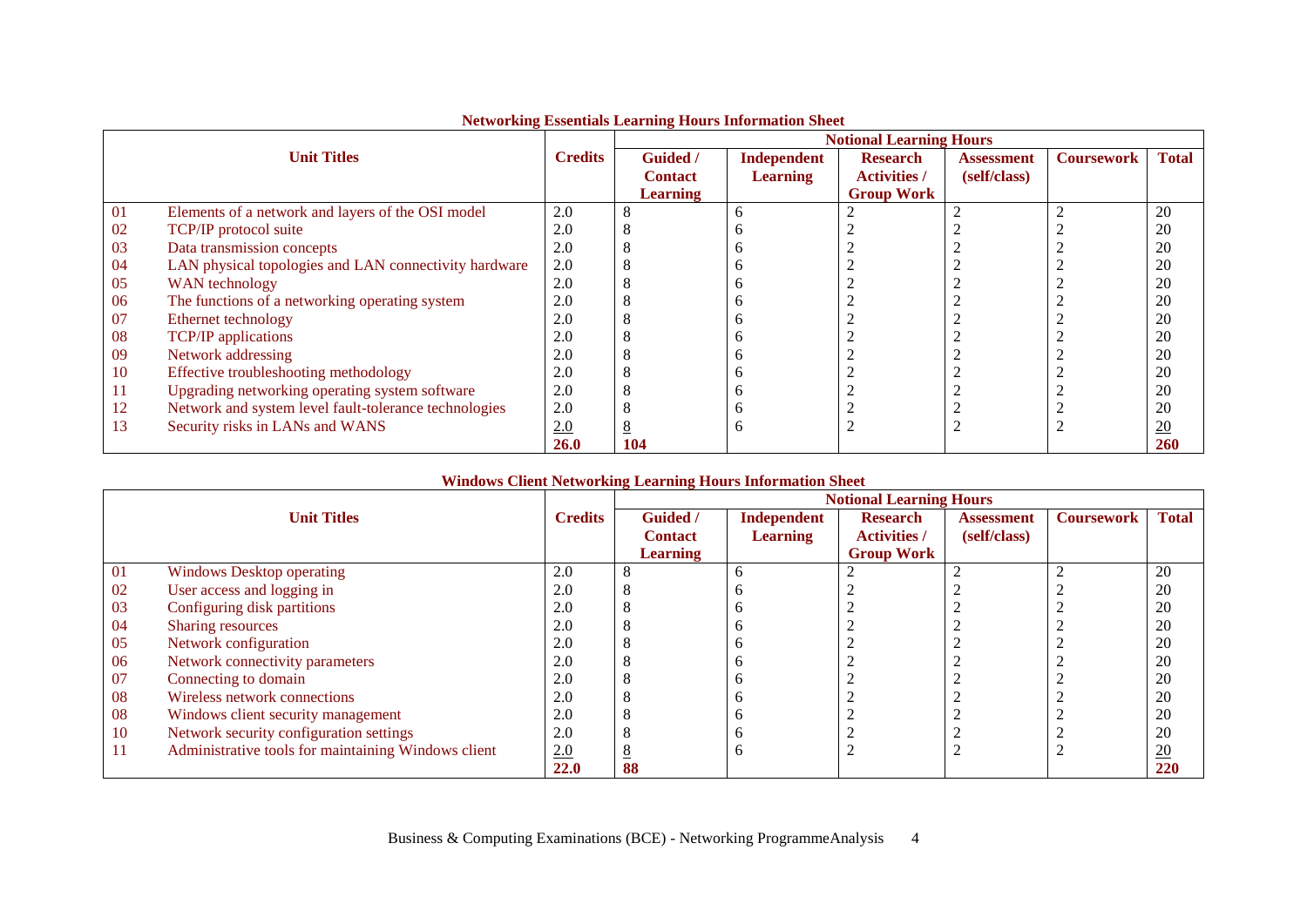|    |                                                         |                |                 |                 | <b>Notional Learning Hours</b> |                   |                   |                  |
|----|---------------------------------------------------------|----------------|-----------------|-----------------|--------------------------------|-------------------|-------------------|------------------|
|    | <b>Unit Titles</b>                                      | <b>Credits</b> | <b>Guided</b> / | Independent     | <b>Research</b>                | <b>Assessment</b> | <b>Coursework</b> | <b>Total</b>     |
|    |                                                         |                | <b>Contact</b>  | <b>Learning</b> | <b>Activities /</b>            | (self/class)      |                   |                  |
|    |                                                         |                | <b>Learning</b> |                 | <b>Group Work</b>              |                   |                   |                  |
| 01 | Windows server basic feature                            | 2.0            |                 | <sub>0</sub>    |                                |                   |                   | 20               |
| 02 | Installing and configuring Windows server               | 2.0            |                 |                 |                                |                   |                   | 20               |
| 03 | Domain controller Active Directory features             | 2.0            |                 | n               |                                |                   |                   | 20               |
| 04 | Physical and logical storage organisational structure   | 2.0            |                 |                 |                                |                   |                   | 20               |
| 05 | File systems, permissions and shared folder permissions | 2.0            |                 |                 |                                |                   |                   | 20               |
| 06 | User accounts                                           | 2.0            |                 |                 |                                |                   |                   | 20               |
| 07 | User and group accounts security rights                 | 2.0            |                 |                 |                                |                   |                   | 20               |
| 08 | Network printing                                        | 2.0            |                 | n               |                                |                   |                   | 20               |
| 09 | TCP/IP, DHCP and DNS network concepts                   | 2.0            |                 |                 |                                |                   |                   | 20               |
| 10 | <b>Group Policy</b>                                     | 2.0            |                 |                 |                                |                   |                   | 20               |
| 11 | Monitoring server performance                           | 2.0            |                 | h               |                                |                   |                   | $\underline{20}$ |
|    |                                                         | <b>22.0</b>    | 88              |                 |                                |                   |                   | 220              |

# **Windows Server Administration & Implementation Learning Hours Information Sheet**

### **TCP/IP Network Architecture Learning Hours Information Sheet**

|           |                                                  |                | <b>Notional Learning Hours</b> |                 |                     |                   |                   |                  |  |
|-----------|--------------------------------------------------|----------------|--------------------------------|-----------------|---------------------|-------------------|-------------------|------------------|--|
|           | <b>Unit Titles</b>                               | <b>Credits</b> | <b>Guided</b> /                | Independent     | <b>Research</b>     | <b>Assessment</b> | <b>Coursework</b> | <b>Total</b>     |  |
|           |                                                  |                | <b>Contact</b>                 | <b>Learning</b> | <b>Activities /</b> | (self/class)      |                   |                  |  |
|           |                                                  |                | <b>Learning</b>                |                 | <b>Group Work</b>   |                   |                   |                  |  |
| 01        | OSI model                                        | 2.0            | 8                              | n               |                     |                   |                   | 20               |  |
| -02       | TCP/IP protocol suite                            | 2.0            | 8                              |                 |                     |                   |                   | 20               |  |
| 03        | Classful addressing                              | 2.0            | 8                              |                 |                     |                   |                   | 20               |  |
| 04        | <b>Classless addressing</b>                      | 2.0            | 8                              |                 |                     |                   |                   | 20               |  |
| 05        | <b>Configuring IP Addresses</b>                  | 2.0            | 8                              |                 |                     |                   |                   | 20               |  |
| 06        | Delivering, forwarding and routing of IP packets | 2.0            | 8                              |                 |                     |                   |                   | 20               |  |
| 07        | Installing and configuring DHCP                  | 2.0            | 8                              |                 |                     |                   |                   | 20               |  |
| 08        | <b>Address Resolution Protocol (ARP)</b>         | 2.0            | 8                              |                 |                     |                   |                   | 20               |  |
| -09       | <b>TCP/IP</b> utilities                          | 2.0            | ◠                              |                 |                     |                   |                   | 20               |  |
| <b>10</b> | Installing and configuring SNMP                  | 2.0            | ◠                              |                 |                     |                   |                   | 20               |  |
| -11       | <b>Troubleshooting TCP/IP</b>                    | 2.0            | 8                              | <sub>0</sub>    |                     |                   |                   | $\underline{20}$ |  |
|           |                                                  | 22.0           | 88                             |                 |                     |                   |                   | 220              |  |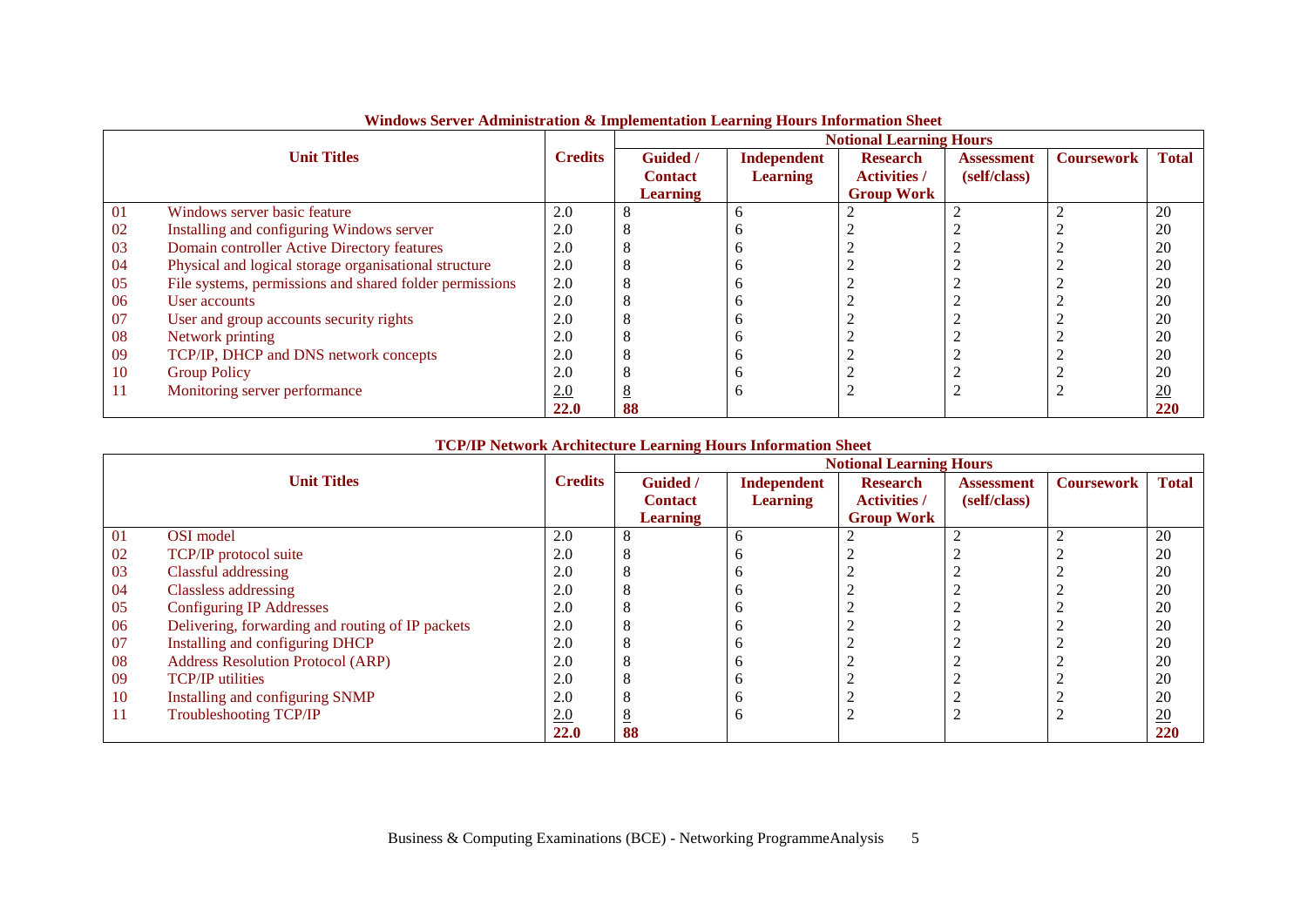|    |                                            | Two work becaming Ecarining models information bifect | <b>Notional Learning Hours</b> |                 |                     |                   |                   |                  |  |
|----|--------------------------------------------|-------------------------------------------------------|--------------------------------|-----------------|---------------------|-------------------|-------------------|------------------|--|
|    | <b>Unit Titles</b>                         | <b>Credits</b>                                        | <b>Guided</b> /                | Independent     | <b>Research</b>     | <b>Assessment</b> | <b>Coursework</b> | <b>Total</b>     |  |
|    |                                            |                                                       | <b>Contact</b>                 | <b>Learning</b> | <b>Activities /</b> | (self/class)      |                   |                  |  |
|    |                                            |                                                       | <b>Learning</b>                |                 | <b>Group Work</b>   |                   |                   |                  |  |
| 01 | Network security terminology               | 2.0                                                   | 8                              |                 |                     |                   |                   | 20               |  |
| 02 | Information systems security issues        | 2.0                                                   | C                              |                 |                     |                   |                   | 20               |  |
| 03 | Symmetrical vs asymmetrical cryptography   | 2.0                                                   |                                |                 |                     |                   |                   | 20               |  |
| 04 | Cryptographic standards                    | 2.0                                                   | ◠                              |                 |                     |                   |                   | 20               |  |
| 05 | Authentication                             | 2.0                                                   |                                |                 |                     |                   |                   | 20               |  |
| 06 | <b>Network Vulnerabilities</b>             | 2.0                                                   | C                              |                 |                     |                   |                   | 20               |  |
| 07 | Firewall architecture                      | 2.0                                                   | C                              |                 |                     |                   |                   | 20               |  |
| 08 | Computer security threats and technologies | 2.0                                                   | Õ                              |                 |                     |                   |                   | 20               |  |
| 09 | Securing network applications              | 2.0                                                   |                                |                 |                     |                   |                   | 20               |  |
| 10 | Network security devices                   | 2.0                                                   | ◠                              |                 |                     |                   |                   | 20               |  |
| 11 | Incidents, disasters and recovery plans    | 2.0                                                   | 8                              |                 |                     |                   |                   | $\underline{20}$ |  |
|    |                                            | <b>22.0</b>                                           | 88                             |                 |                     |                   |                   | 220              |  |

# **Network Security Learning Hours Information Sheet**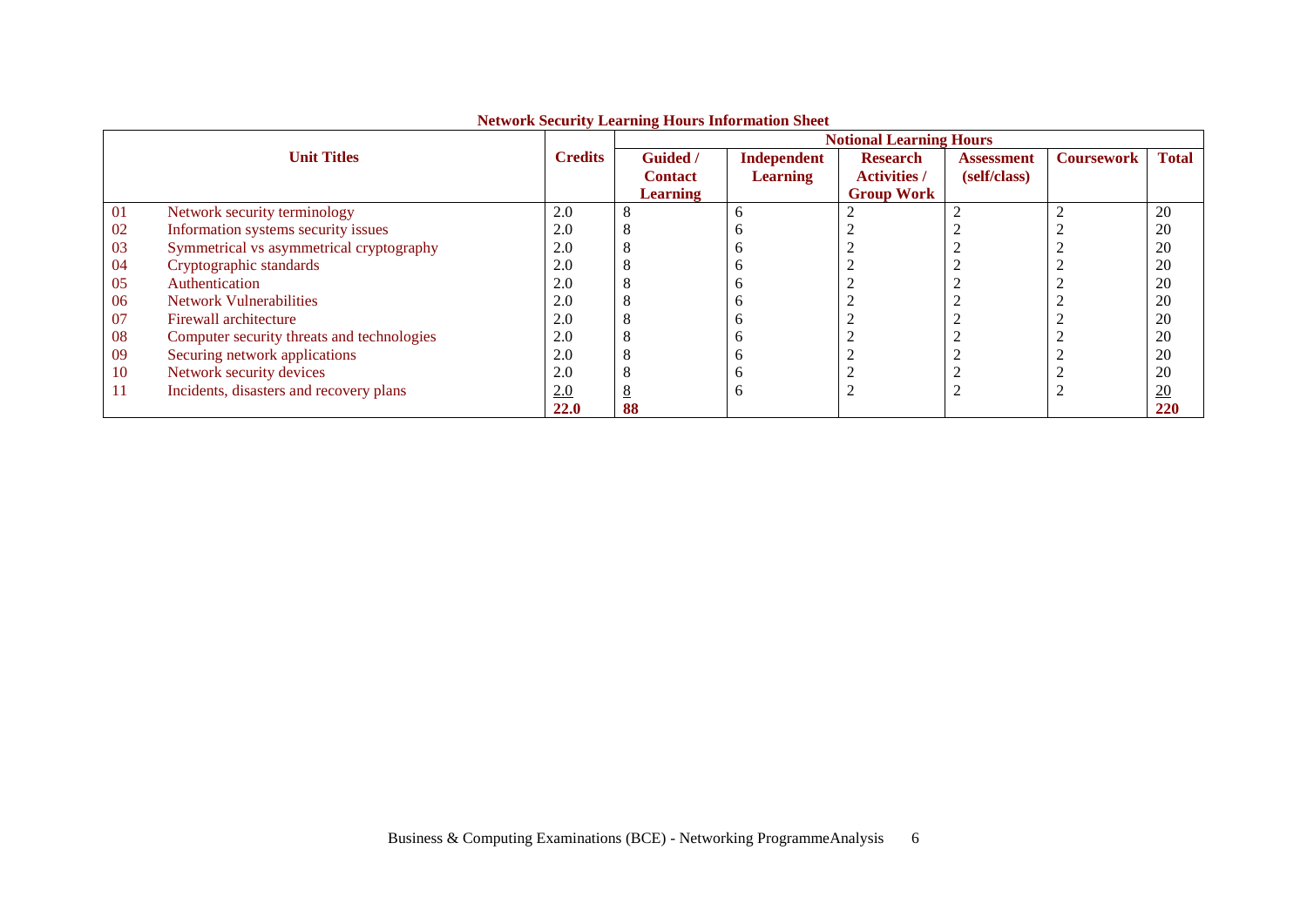#### **Level 4 Certificate in Unix Networking (119 Credits)**

Unix is one of the oldest networking operating systems and Windows is one of the most commonly used networking operating system. Hence knowledge in both networking systems makes one more marketable.

*Why does the programmeexists* – Networking is a technology used for business and private purposes. With the advent of the internet, networking is now at the forefront. Behind the scenes, most applications (including Windows, Web, Routing) use Unix. Learners who undertake this programmehave greater chances of getting employment.

*How it fits into the larger programme* – An organisation can either run Unix or Windows networking system or both. This increase the chances of employment and also equip learners with the most sought after networking knowledge. With the rapid growth in the technology and telecommunications industry, the demand for skilled professionals who can maintain network systems and develop effective and efficient procedures is growing rapidly.

*For whom it was designed* – This programmeis designed for learners who complete the Certificate in Networking or those with equivalent qualifications interested in pursuing networking further.

*How it will benefit learners* – Learners benefit immensely because they are likely to get employment. Learners also have a choice of furthering their knowledge by advancing in Diploma in Unix or pursuing the Diploma in PC Engineering & Structured Cabling; IP Routing or Diploma in Windows.

#### *Units:*

- Overview of Operating Systems
- Introduction to SCO Unix
- Introduction to Linux
- Introduction to Solaris
- Introduction to Shell Programming

**Overview of Operating Systems** – Operating Systems have evolved over the years. This unit looks at Microsoft Client Operating Systems, Macintosh and Unix versions. Being able to differentiate networking operating system is vital to future Network Administrators – this helps them to select the best networking system suitable for their organisations or be able to troubleshoot the different operating systems. The job of an operating system is to orchestrate the various parts of the computer - the processor, the on-board memory, the disk drives, keyboards, video monitors, etc. to perform useful tasks. The operating system is the master controller of the computer, the glue that holds together all the components of the system, including the administrators, programmers, and users. To do something on the computer, like start a program, copy a file, or display the contents of a directory, it is the operating system that must perform these tasks.

**Introduction to SCO Unix** – Santa Cruz Operations (SCO) was the first UNIX network operating system to run on Intel (PC); hence harbours similar features of MS-DOS/Windows. The UNIX operating system comprises three parts: the kernel, the standard utility programs, and the system configuration files. **The kernel** is the core of the UNIX operating system. Basically, the kernel is a large program that is loaded into memory when the machine is turned on, and it controls the allocation of hardware resources from that point forward. The kernel knows what hardware resources are available (like the processor(s), the on-board memory, the disk drives, network interfaces, etc.), and it has the necessary programs to talk to all the devices connected to it. **The standard utility programs** - these programs include simple utilities like *cp*, which copies files, and complex utilities, like the shell that allow users to issue commands to the operating system. **The system configuration files** - are read by the kernel, and some of the standard utilities. The UNIX kernel and the utilities are flexible programs, and certain aspects of their behaviour can be controlled by changing the standard configuration files. One example of a system configuration file is the filesystem table "*fstab*", which tells the kernel where to find all the files on the disk drives. Another example is the system log configuration file "*syslog.conf*", which tells the kernel how to record the various kinds of events and errors it may encounter.

**Introduction to Linux** - Linux is a unix networking operating system used in many applications including the Internet. See Introduction SCO Unix above.

**Introduction to Solaris** – Solaris UNIX is one of the most used networking operating systems in big organisations like banks. See Introduction SCO Unix above.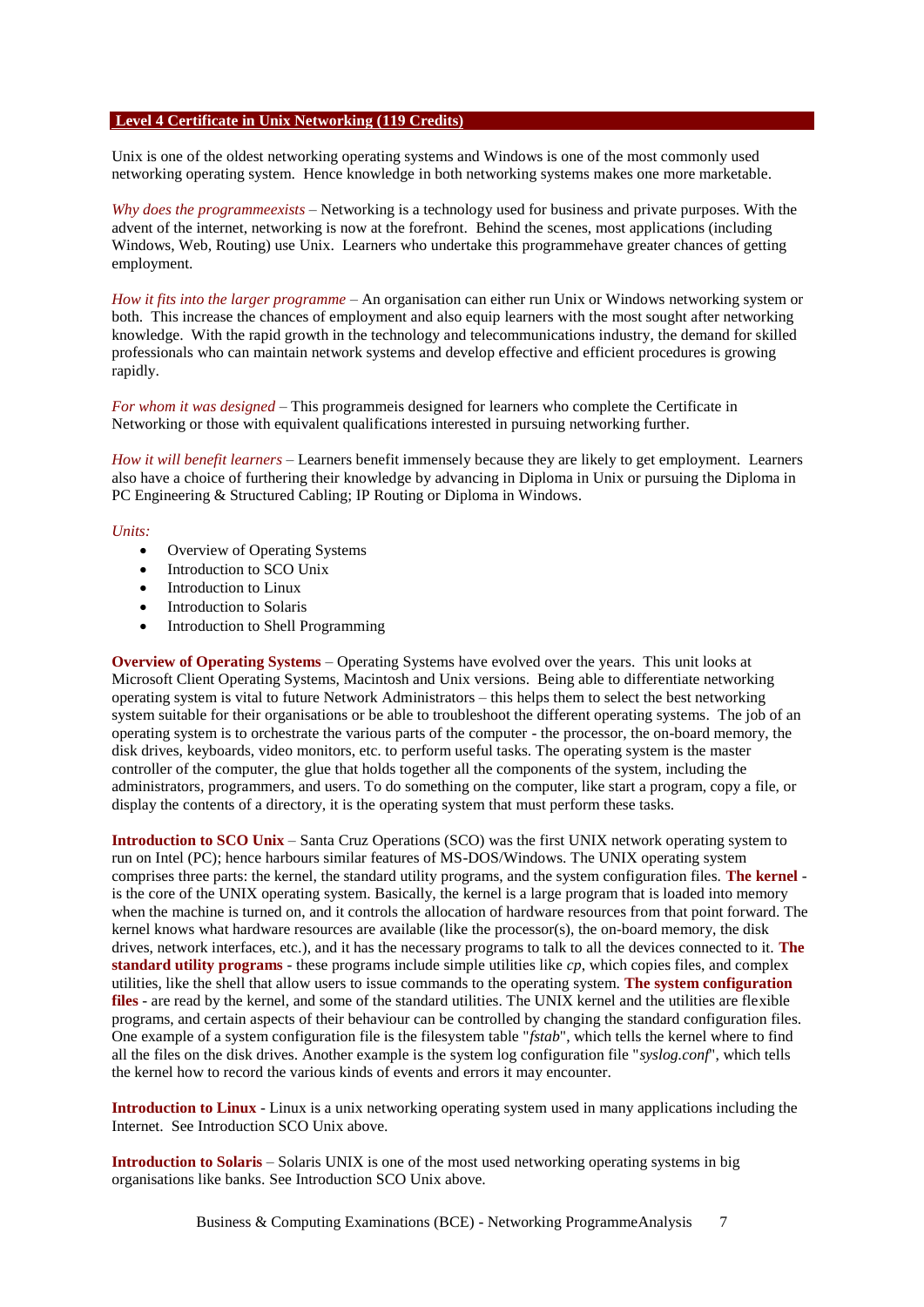**Introduction to Shell Programming** – The Introduction to SCO, Linux and Solaris looks at UNIX commands. Once candidates grasp the commands, they can then pursue the most challenging task – programming! Shell Programming is widely used to write applications used to perform mundane tasks like backup, checking system space etc.

| <b>Unit</b>                        | <b>Pre-requisite</b> | Core-requisite                  | <b>Guided</b><br><b>Learning</b><br><b>Hours</b> | Numbe <sub>1</sub><br>r of<br><b>Credits</b> |
|------------------------------------|----------------------|---------------------------------|--------------------------------------------------|----------------------------------------------|
| Overview of Operating              | Knowledge in Windows | A pass or higher in Certificate | 200                                              | 20                                           |
| <b>Systems</b>                     | operating system     | in Networking or equivalence    |                                                  |                                              |
| Introduction to SCO                | Knowledge in Windows | A pass or higher in Certificate | 240                                              | 24                                           |
| Unix                               | operating system     | in Networking or equivalence    |                                                  |                                              |
| Introduction to Linux              | Knowledge in Windows | A pass or higher in Certificate | 200                                              | 20                                           |
|                                    | operating system     | in Networking or equivalence    |                                                  |                                              |
| <b>Introduction to Solaris</b>     | Knowledge in Windows | A pass or higher in Certificate | 200                                              | 20                                           |
|                                    | operating system     | in Networking or equivalence    |                                                  |                                              |
| Introduction to Shell              | Knowledge in Windows | A pass or higher in Certificate | 200                                              | 20                                           |
| Programming                        | operating system     | in Networking or equivalence    |                                                  |                                              |
| Coursework (Project) for all units |                      |                                 | 150                                              | 15                                           |

| <b>Rules of combination:</b> | All units are mandatory |
|------------------------------|-------------------------|
| <b>Age Group:</b>            | 18+                     |
| <b>ProgrammeType:</b>        | Vendor/Industry         |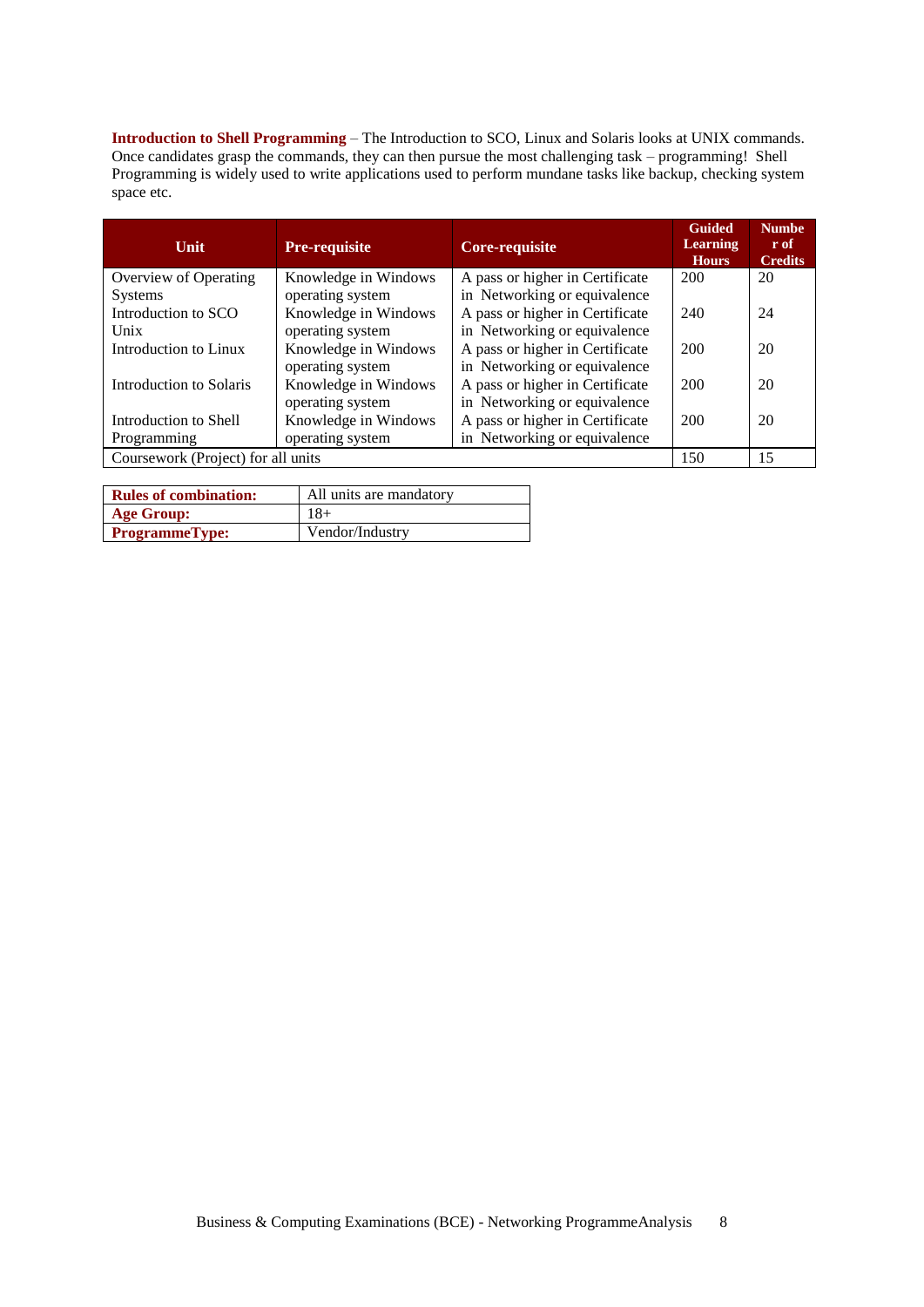|    |                                   |                |                 |                 | <b>Notional Learning Hours</b> |                   |                   |              |
|----|-----------------------------------|----------------|-----------------|-----------------|--------------------------------|-------------------|-------------------|--------------|
|    | <b>Unit Titles</b>                | <b>Credits</b> | Guided /        | Independent     | <b>Research</b>                | <b>Assessment</b> | <b>Coursework</b> | <b>Total</b> |
|    |                                   |                | <b>Contact</b>  | <b>Learning</b> | <b>Activities</b> /            | (self/class)      |                   |              |
|    |                                   |                | <b>Learning</b> |                 | <b>Group Work</b>              |                   |                   |              |
| 01 | Functions of operating systems    | 2.0            |                 | <sub>0</sub>    |                                |                   |                   | 20           |
| 02 | Different operating systems       | 2.0            |                 |                 |                                |                   |                   | 20           |
| 03 | Network security threats          | 2.0            |                 |                 |                                |                   |                   | 20           |
| 04 | Virtualisation technologies       | 2.0            |                 | n               |                                |                   |                   | 20           |
| 05 | Single tasking operating systems  | 2.0            |                 | n               |                                |                   |                   | 20           |
| 06 | Multi-tasking operating systems   | 2.0            |                 | n               |                                |                   |                   | 20           |
| 07 | Windows operating system versions | 2.0            |                 | n               | $\sim$                         |                   |                   | 20           |
| 08 | Windows file systems              | 2.0            |                 | n               |                                |                   |                   | 20           |
| 09 | Unix operating systems            | 2.0            |                 |                 |                                |                   |                   | 20           |
| 10 | Client networking tools           | 2.0            |                 | <sub>0</sub>    |                                |                   |                   | 20           |
|    |                                   | <b>20.0</b>    | 80              |                 |                                |                   |                   | 200          |

### **Overview of Operating Systems Learning Hours Information Sheet**

# **Introduction to SCO Unix Learning Hours Information Sheet**

|    |                                       |                |                 |                 | <b>Notional Learning Hours</b> |                   |                   |              |
|----|---------------------------------------|----------------|-----------------|-----------------|--------------------------------|-------------------|-------------------|--------------|
|    | <b>Unit Titles</b>                    | <b>Credits</b> | Guided /        | Independent     | <b>Research</b>                | <b>Assessment</b> | <b>Coursework</b> | <b>Total</b> |
|    |                                       |                | <b>Contact</b>  | <b>Learning</b> | <b>Activities /</b>            | (self/class)      |                   |              |
|    |                                       |                | <b>Learning</b> |                 | <b>Group Work</b>              |                   |                   |              |
| 01 | Features, platforms and functionality | 2.0            |                 | b               |                                |                   |                   | 20           |
| 02 | SCO login                             | 2.0            |                 |                 |                                |                   |                   | 20           |
| 03 | SCO files structure                   | 2.0            |                 | n               |                                |                   |                   | 20           |
| 04 | Inode table                           | 2.0            |                 | n               |                                |                   |                   | 20           |
| 05 | Unix file permission                  | 2.0            |                 |                 |                                |                   |                   | 20           |
| 06 | <i>vi</i> editor                      | 2.0            |                 | n               |                                |                   |                   | 20           |
| 07 | <b>Electronic Mail</b>                | 2.0            |                 | n               |                                |                   |                   | 20           |
| 08 | Unix shell commands                   | 2.0            |                 | n               |                                |                   |                   | 20           |
| 09 | Invoking a shell script               | 2.0            |                 | n               | $\sqrt{2}$                     |                   |                   | 20           |
| 10 | Unix processes                        | 2.0            |                 | n               |                                |                   |                   | 20           |
| 11 | Unix utilities                        | 2.0            |                 | n               |                                |                   |                   | 20           |
| 12 | X Windows system architecture         | 2.0            |                 | h               | ി<br>$\sqrt{2}$                |                   |                   | 20           |
|    |                                       | 24.0           | 96              |                 |                                |                   |                   | 240          |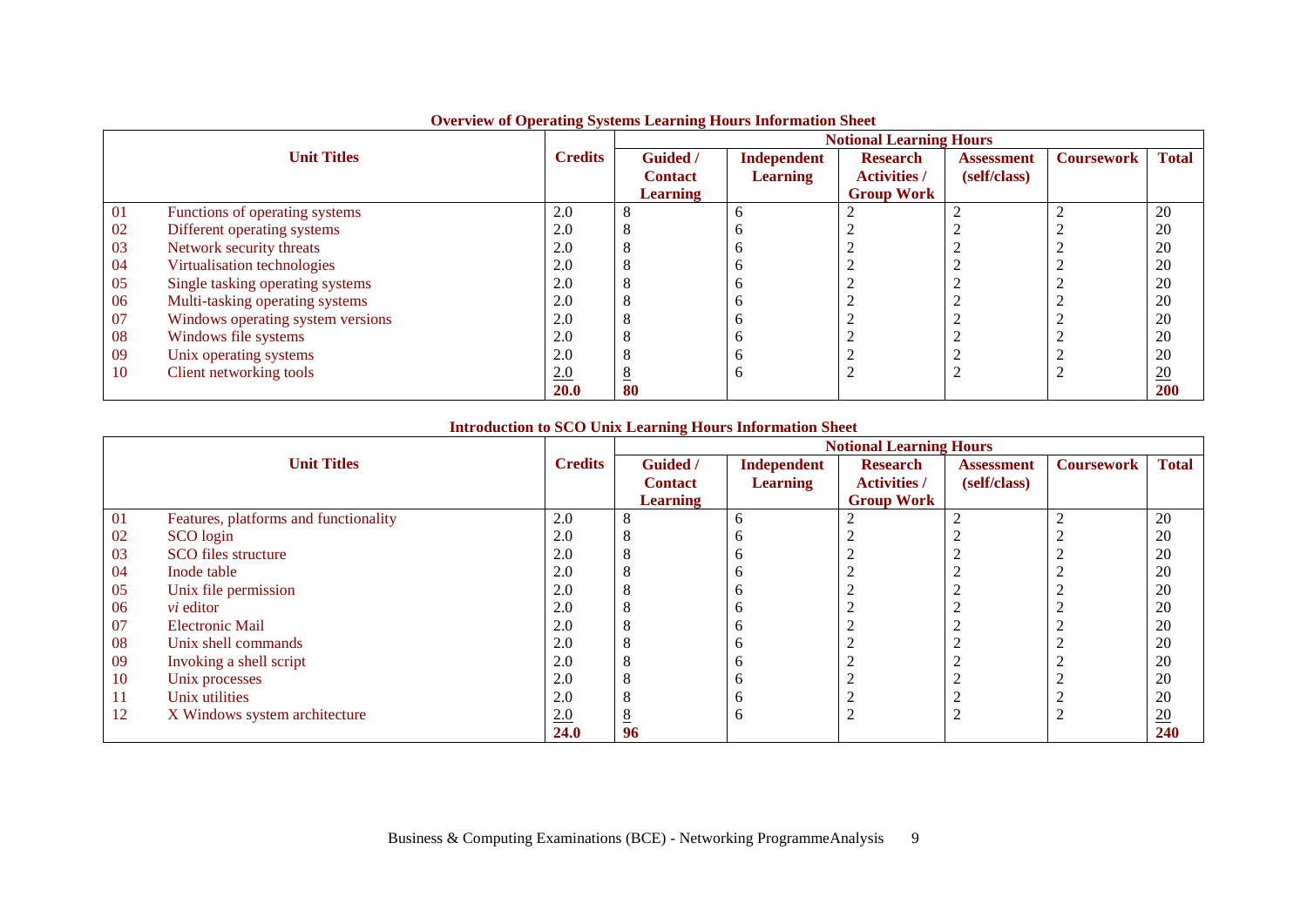|    |                                 |                | $\sim$          |                 | <b>Notional Learning Hours</b> |                   |                   |              |
|----|---------------------------------|----------------|-----------------|-----------------|--------------------------------|-------------------|-------------------|--------------|
|    | <b>Unit Titles</b>              | <b>Credits</b> | Guided /        | Independent     | <b>Research</b>                | <b>Assessment</b> | <b>Coursework</b> | <b>Total</b> |
|    |                                 |                | <b>Contact</b>  | <b>Learning</b> | <b>Activities /</b>            | (self/class)      |                   |              |
|    |                                 |                | <b>Learning</b> |                 | <b>Group Work</b>              |                   |                   |              |
| 01 | <b>Different Linux flavours</b> | 2.0            |                 | h               |                                |                   |                   | 20           |
| 02 | Basic Linux commands            | 2.0            |                 |                 |                                |                   |                   | 20           |
| 03 | Linux file system               | 2.0            |                 |                 |                                |                   |                   | 20           |
| 04 | Linux processes                 | 2.0            |                 | n               |                                |                   |                   | 20           |
| 05 | <b>Redirection operators</b>    | 2.0            |                 | n               |                                |                   |                   | 20           |
| 06 | Text editor                     | 2.0            |                 | n               |                                |                   |                   | 20           |
| 07 | Linux graphical environment     | 2.0            |                 | n               |                                |                   |                   | 20           |
| 08 | Linux print service             | 2.0            |                 | n               |                                |                   |                   | 20           |
| 09 | Data backup and recovery        | 2.0            |                 |                 |                                |                   |                   | 20           |
| 10 | Linux networking tools          | 2.0            |                 | n               |                                | $\sim$            |                   | 20           |
|    |                                 | 20.0           | 80              |                 |                                |                   |                   | <b>200</b>   |

# **Introduction to Linux Learning Hours Information Sheet**

# **Introduction to Solaris Learning Hours Information Sheet**

|    |                                      |                | <b>Notional Learning Hours</b> |                 |                     |                   |                   |              |  |
|----|--------------------------------------|----------------|--------------------------------|-----------------|---------------------|-------------------|-------------------|--------------|--|
|    | <b>Unit Titles</b>                   | <b>Credits</b> | Guided /                       | Independent     | <b>Research</b>     | <b>Assessment</b> | <b>Coursework</b> | <b>Total</b> |  |
|    |                                      |                | <b>Contact</b>                 | <b>Learning</b> | <b>Activities /</b> | (self/class)      |                   |              |  |
|    |                                      |                | <b>Learning</b>                |                 | <b>Group Work</b>   |                   |                   |              |  |
| 01 | Boot process phases                  | 2.0            |                                | n               |                     |                   |                   | 20           |  |
| 02 | Solaris system basics                | 2.0            |                                | Л               |                     |                   |                   | 20           |  |
| 03 | Solaris file system                  | 2.0            |                                |                 |                     |                   |                   | 20           |  |
| 04 | Text editor                          | 2.0            |                                | O               |                     |                   |                   | 20           |  |
| 05 | Solaris user environment             | 2.0            |                                |                 |                     |                   |                   | 20           |  |
| 06 | Killing a process                    | 2.0            |                                | Л               |                     |                   |                   | 20           |  |
| 07 | Regular Expressions - grep           | 2.0            |                                |                 |                     |                   |                   | 20           |  |
| 08 | Solaris X Windows system environment | 2.0            |                                | n               |                     |                   |                   | 20           |  |
| 09 | Solaris networking technologies      | 2.0            |                                |                 |                     |                   |                   | 20           |  |
| 10 | Solaris user and group accounts      | 2.0            |                                | <sup>0</sup>    |                     |                   |                   | 20           |  |
|    |                                      | <b>20.0</b>    | 80                             |                 |                     |                   |                   | 200          |  |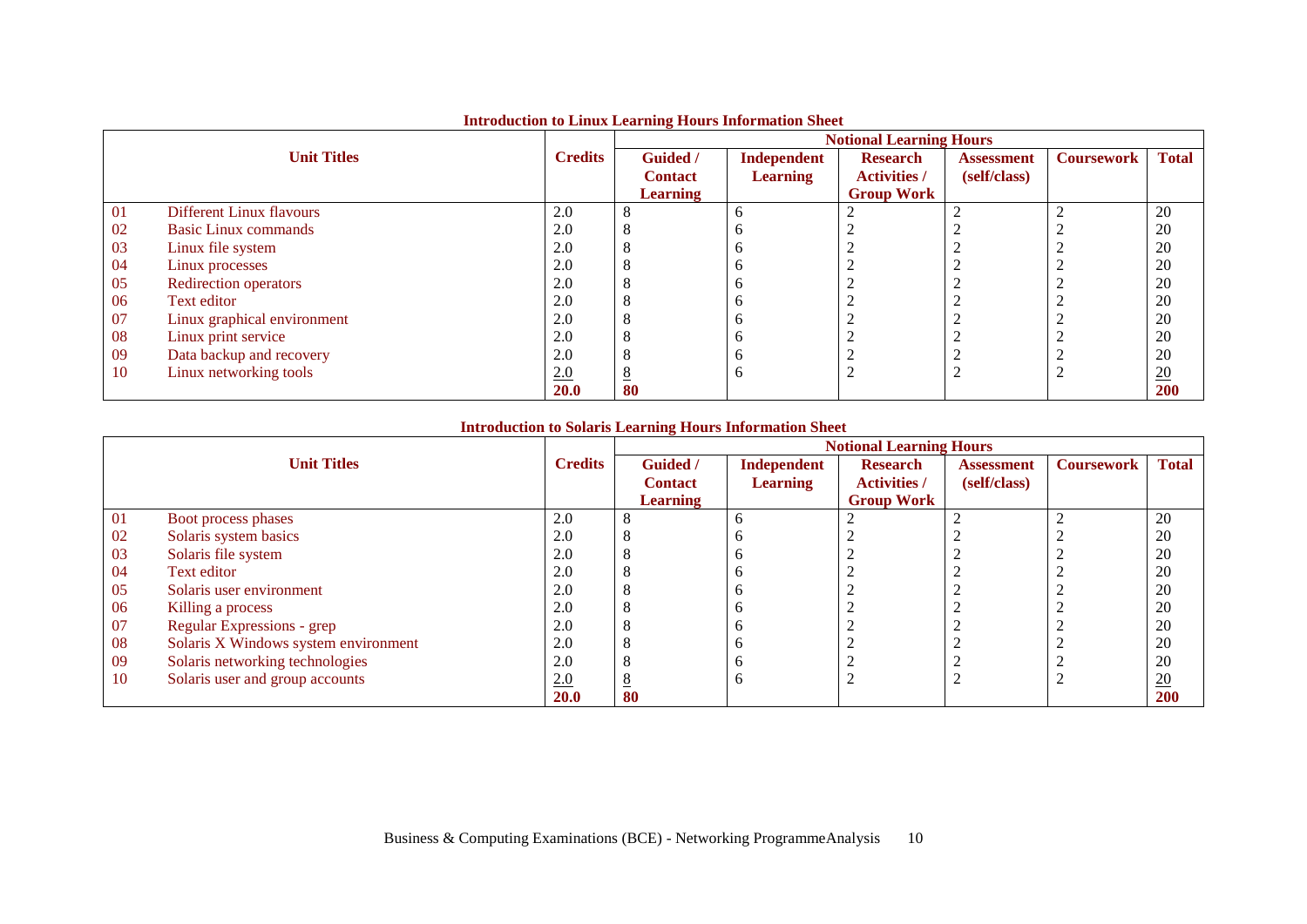|     |                                      |                |                 |                 | <b>Notional Learning Hours</b> |                   |                   |              |
|-----|--------------------------------------|----------------|-----------------|-----------------|--------------------------------|-------------------|-------------------|--------------|
|     | <b>Unit Titles</b>                   | <b>Credits</b> | <b>Guided</b> / | Independent     | <b>Research</b>                | <b>Assessment</b> | <b>Coursework</b> | <b>Total</b> |
|     |                                      |                | <b>Contact</b>  | <b>Learning</b> | <b>Activities</b> /            | (self/class)      |                   |              |
|     |                                      |                | <b>Learning</b> |                 | <b>Group Work</b>              |                   |                   |              |
| 01  | Unix shell environment               | 2.0            | ∩               | <sub>0</sub>    |                                |                   |                   | 20           |
| 02  | Shell command-line interface         | 2.0            | 8               |                 |                                |                   |                   | 20           |
| 03  | Shell variable terminology           | 2.0            |                 |                 |                                |                   |                   | 20           |
| 04  | Shell predefined parameters          | 2.0            | Õ               | n               |                                |                   |                   | 20           |
| 05  | Shell scripting                      | 2.0            | 8               | n               |                                |                   |                   | 20           |
| 06  | If command                           | 2.0            | 8               | n               |                                |                   |                   | 20           |
| 07  | Shell conditional operators          | 2.0            | O               |                 |                                |                   |                   | 20           |
| 08  | Shell function procedures            | 2.0            | ◠               | n               |                                |                   |                   | 20           |
| 09  | Passing patterns on the command line | 2.0            |                 |                 |                                |                   |                   | 20           |
| 10. | Shell signal handling                | 2.0            | 8               | <sub>0</sub>    |                                |                   |                   | 20           |
|     |                                      | <b>20.0</b>    | 80              |                 |                                |                   |                   | <b>200</b>   |

# **Introduction to Shell Programming Learning Hours Information Sheet**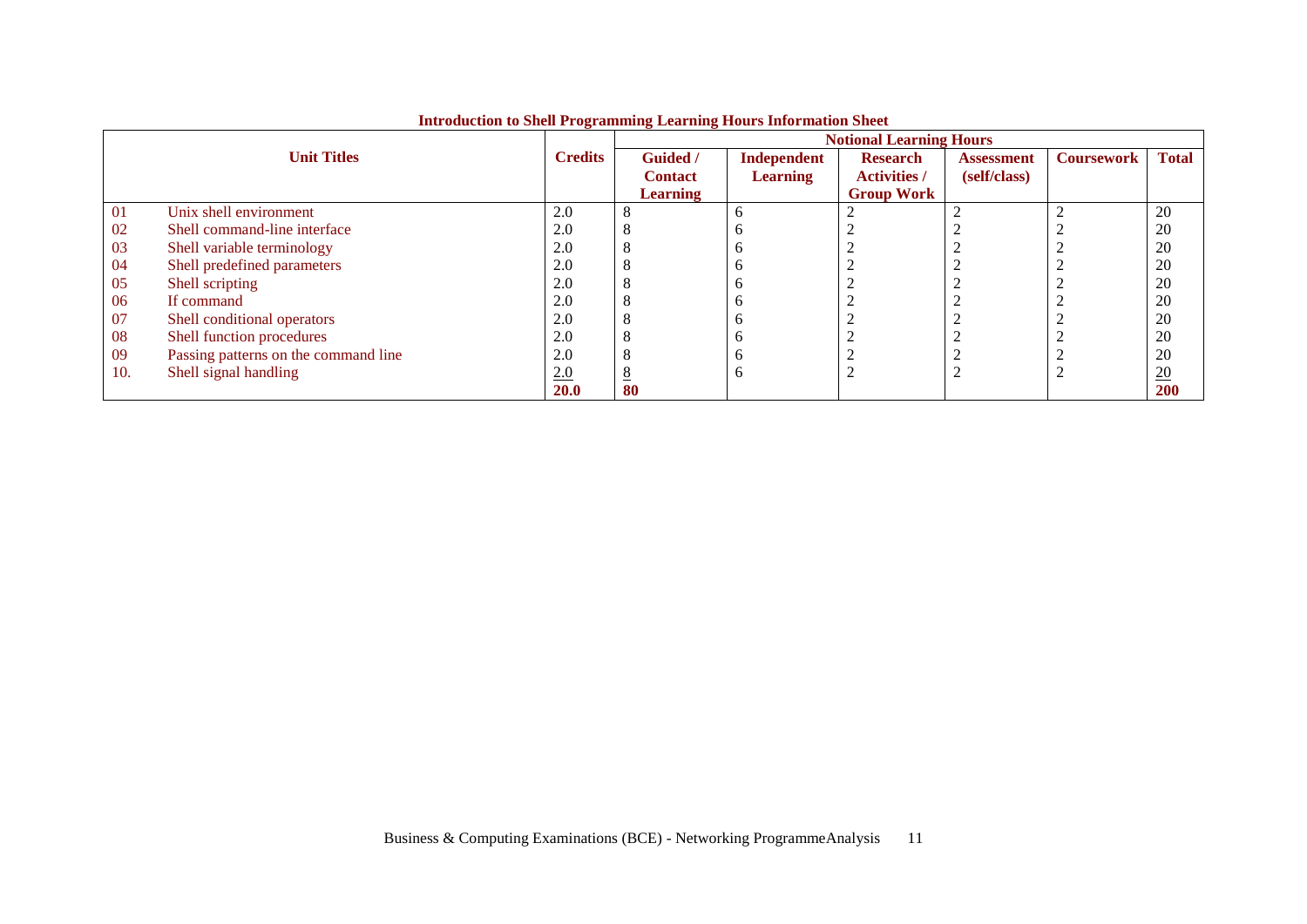#### **Level 5 Diploma in Unix Networking (149 Credits)**

Unix is one of the oldest networking and efficient operating systems. Hence knowledge in different Unix systems makes one more marketable.

*Why does the programmeexists* – Networking is a technology used for business and private purposes. With the advent of the internet, networking is now at the forefront. A combination of SCO, Linux, Solaris and Shell/Perl cannot be over played. Learners who undertake this programmehave greater chances of getting employment.

*How it fits into the larger programme* – An organisation can either run SCO Unix, Linux or Solaris networking system or all of them. This increases the chances of employment and also equip learners with the most sought after networking knowledge. With the rapid growth in the technology and telecommunications industry, the demand for skilled professionals who can maintain network systems and develop effective and efficient procedures is growing rapidly.

*For whom it was designed* – This programmeis designed for learners who complete the Certificate in Unix Networking or those with equivalent qualifications interested in pursuing Unix networking further.

*How it will benefit learners* – Learners benefit immensely because they are likely to get employment. Learners also have a choice of furthering their knowledge by pursuing the Diploma in Windows Networking or the Diploma in PC Engineering & Structured Cabling or Diploma in IP Routing.

#### *Subjects:*

- UNIX Performance Management
- SCO Unix Administration
- Linux Administration
- Solaris Administration
- Perl Programming

**Unix Performance Management** – In UNIX, everything is a file; even a hard drive is a file. Hence understanding the UNIX management is a requirement for every Unix Network Administrator. Being able to tune Unix system leads to efficient running of all programs.

**SCO Unix Administration** – All UNIX commands are very similar (just like English *English* or American *English*) pronunciation might be different or there might an "z" instead of "s" – but the meaning and syntax is identical. However, on Administration, UNIX systems are very different, though the tasks are the same; creating users, assigning permissions/rights and security (see Linux Administration below)

**Linux Administration** - the use of system administration tools and tasks, which include: booting and shutting down the system; adding and removing user accounts; using backup programs; performing *fsck* and maintaining system database files (groups, hosts, aliases, etc.). The maintaining aspect of the Unix operating system include job control, hard and soft linking, shell and kernel programs and security procedures. Other aspects of the Unix operating system are: paging/swapping, inter-process communication, devices and device drivers, file system concepts like inode and superblock, networking/distributed computing environments and concepts, configuring NFS and NIS, using nslookup or research to check information in the DNS and writing detailed scripts.

**Solaris Administration** – Most Oracle Databases sit on top of Solaris Server. However, Solaris Administration looks at tasks performed by Administrators in maintaining the system (see Linux Administration above). Another important unit is the Oracle Solaris Network Administration (see Diploma in Database Administration).

**Perl Programming** – Perl programming is mainly used in Web programs. Remember that UNIX and the Internet are related, hence Perl Programming is part of that relationship.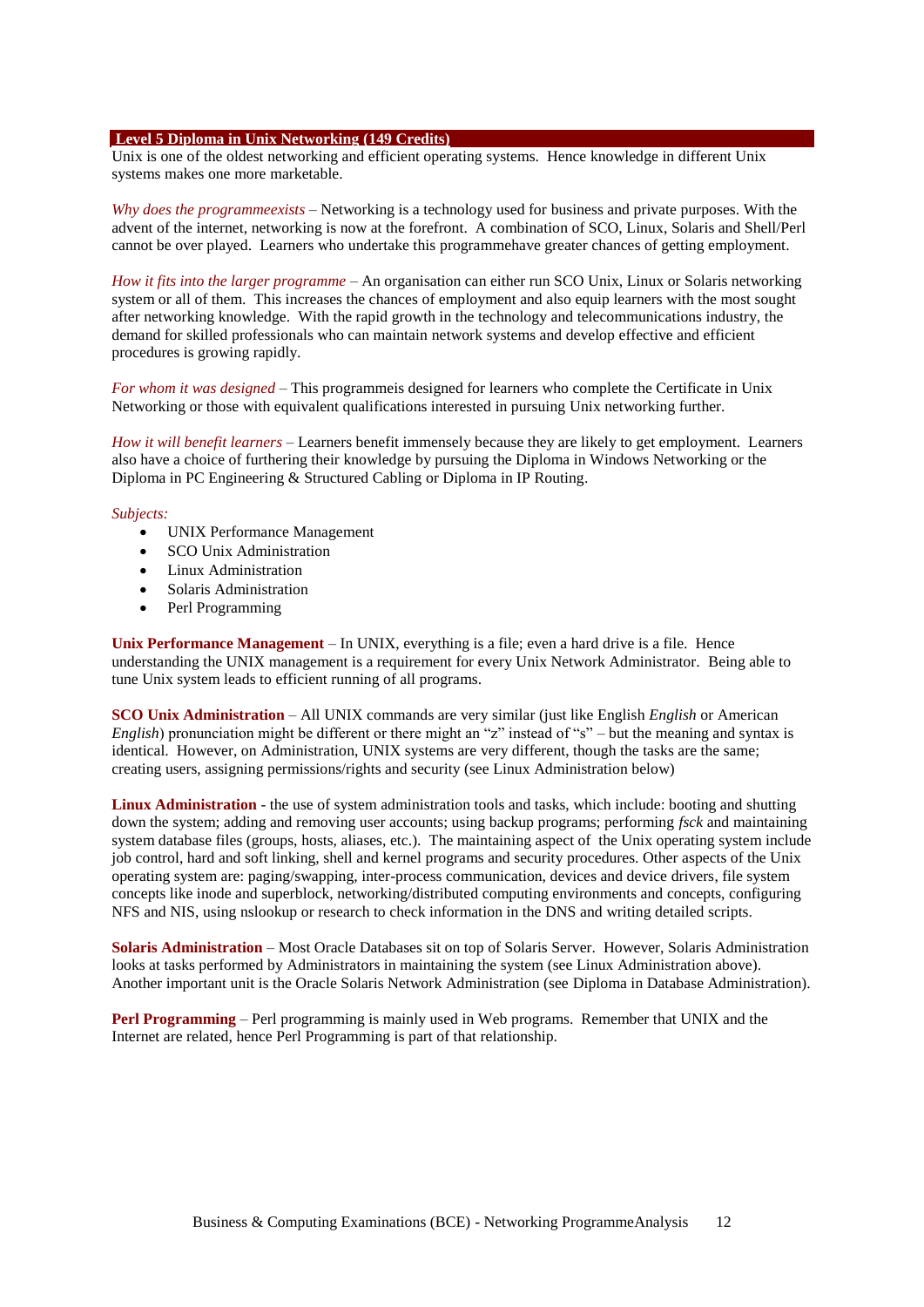| <b>Unit</b>                        | <b>Pre-requisite</b> | <b>Core-requisite</b>              | <b>Guided</b><br><b>Learning</b><br><b>Hours</b> | <b>Number</b><br>of Credits |
|------------------------------------|----------------------|------------------------------------|--------------------------------------------------|-----------------------------|
| Unix Performance                   | Knowledge in Unix    | A pass or higher in Certificate in | 240                                              | 24                          |
| Management                         | operating system.    | Unix Networking or equivalence.    |                                                  |                             |
| <b>SCO Unix Administration</b>     | Knowledge in Unix    | A pass or higher in Certificate in | 260                                              | 26                          |
|                                    | operating system.    | Unix Networking or equivalence.    |                                                  |                             |
| Linux Administration               | Knowledge in Unix    | A pass or higher in Certificate in | 260                                              | 26                          |
|                                    | operating system.    | Unix Networking or equivalence.    |                                                  |                             |
| Solaris Administration             | Knowledge in Unix    | A pass or higher in Certificate in | 260                                              | 26                          |
|                                    | operating system.    | Unix Networking or equivalence.    |                                                  |                             |
| Perl Programming                   | Knowledge in Unix    | A pass or higher in Certificate in | 260                                              | 26                          |
|                                    | operating system.    | Unix Networking or equivalence.    |                                                  |                             |
| Coursework (Project) for all units |                      |                                    | 210                                              | 21                          |

| <b>Rules of combination:</b> | All units are mandatory |
|------------------------------|-------------------------|
| <b>Age Group:</b>            | 18+                     |
| <b>ProgrammeType:</b>        | Vendor/Industry         |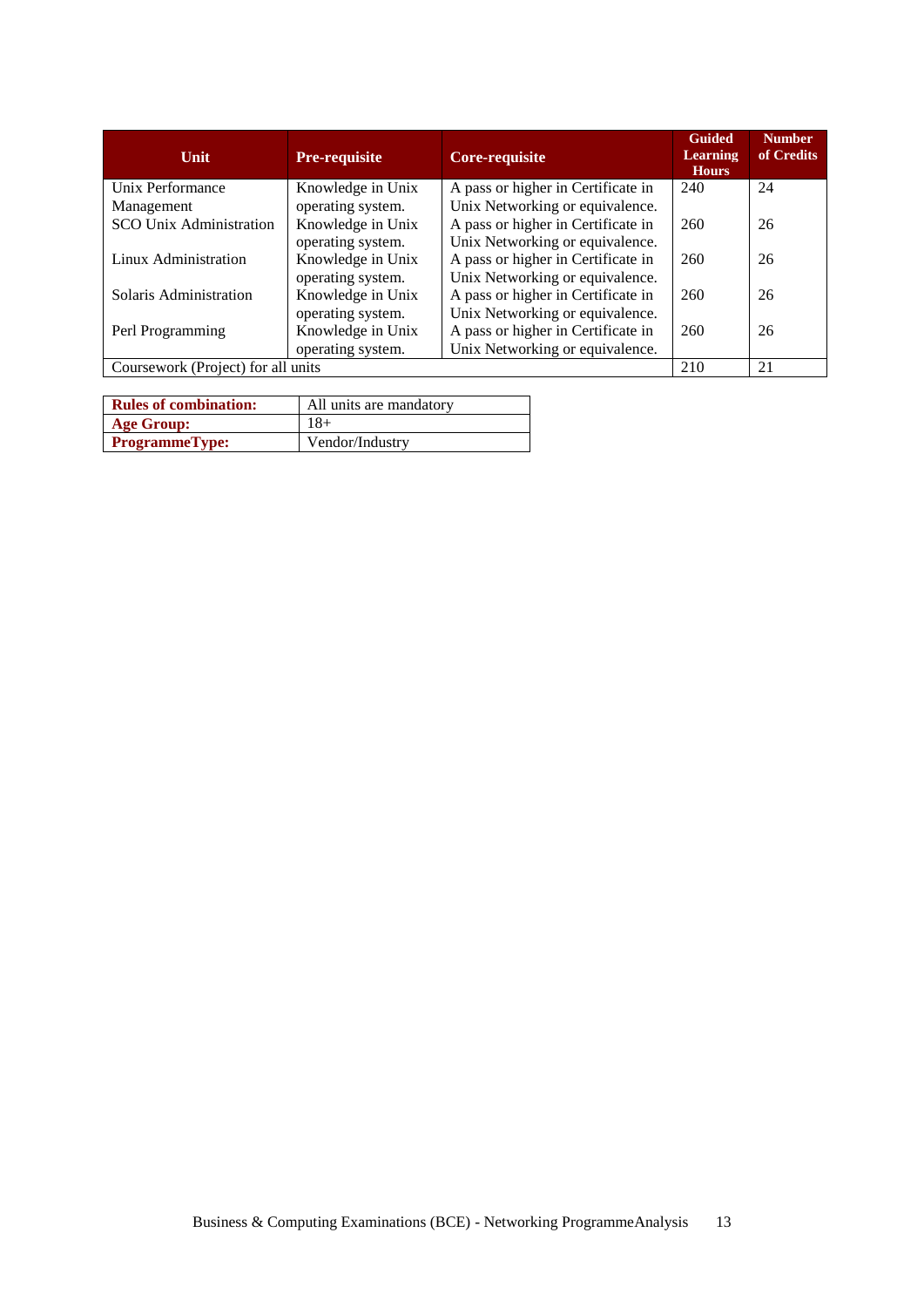|    |                                         |                |                 |                 | <b>Notional Learning Hours</b> |                   |                   |                  |
|----|-----------------------------------------|----------------|-----------------|-----------------|--------------------------------|-------------------|-------------------|------------------|
|    | <b>Unit Titles</b>                      | <b>Credits</b> | <b>Guided</b> / | Independent     | <b>Research</b>                | <b>Assessment</b> | <b>Coursework</b> | <b>Total</b>     |
|    |                                         |                | <b>Contact</b>  | <b>Learning</b> | <b>Activities /</b>            | (self/class)      |                   |                  |
|    |                                         |                | <b>Learning</b> |                 | <b>Group Work</b>              |                   |                   |                  |
| 01 | System resources performance evaluation | 2.0            | 8               | n               |                                |                   |                   | 20               |
| 02 | Performance analysis steps              | 2.0            | ◠               |                 |                                |                   |                   | 20               |
| 03 | Kernel configuration and compilation    | 2.0            |                 |                 |                                |                   |                   | 20               |
| 04 | Priority management process             | 2.0            | O               |                 |                                |                   |                   | 20               |
| 05 | Process and thread management           | 2.0            | 8               | о               |                                |                   |                   | 20               |
| 06 | Input and output management             | 2.0            | 8               | n               |                                |                   |                   | 20               |
| 07 | Unix sockets process management         | 2.0            | 8               |                 |                                |                   |                   | 20               |
| 08 | Remote Procedure Call (RPC)             | 2.0            | Δ               |                 |                                |                   |                   | 20               |
| 09 | Performance benchmarking                | 2.0            | 8               |                 |                                |                   |                   | 20               |
| 10 | Unix File System (UFS)                  | 2.0            |                 | n               |                                |                   |                   | 20               |
| 11 | Distributed File System (DFS)           | 2.0            |                 |                 |                                |                   |                   | 20               |
| 12 | Unix virtual memory system              | 2.0            | $\underline{8}$ | n               |                                |                   |                   | $\underline{20}$ |
|    |                                         | <b>24.0</b>    | 96              |                 |                                |                   |                   | 240              |

### **Unix Performance Management Learning Hours Information Sheet**

### **SCO Unix Administration Learning Hours Information Sheet**

|    |                                                           |                |                 |                    | <b>Notional Learning Hours</b> |                   |                   |              |
|----|-----------------------------------------------------------|----------------|-----------------|--------------------|--------------------------------|-------------------|-------------------|--------------|
|    | <b>Unit Titles</b>                                        | <b>Credits</b> | <b>Guided</b> / | <b>Independent</b> | <b>Research</b>                | <b>Assessment</b> | <b>Coursework</b> | <b>Total</b> |
|    |                                                           |                | <b>Contact</b>  | <b>Learning</b>    | <b>Activities /</b>            | (self/class)      |                   |              |
|    |                                                           |                | <b>Learning</b> |                    | <b>Group Work</b>              |                   |                   |              |
| 01 | Setting user account in SCO-Admin                         | 2.0            |                 |                    |                                |                   | ာ                 | 20           |
| 02 | Unix process and file management                          | 2.0            |                 |                    |                                |                   |                   | 20           |
| 03 | Volume system and backup process tools                    | 2.0            |                 |                    |                                |                   |                   | 20           |
| 04 | Unix print services and system execution                  | 2.0            |                 |                    |                                |                   |                   | 20           |
| 05 | SCO file structure and installation process               | 2.0            |                 |                    |                                |                   |                   | 20           |
| 06 | Unix system ports and securing network                    | 2.0            |                 |                    |                                |                   |                   | 20           |
| 07 | TCP/IP applications, networking configuration manager     | 2.0            |                 |                    |                                |                   |                   | 20           |
| 08 | Routing                                                   | 2.0            |                 |                    |                                |                   |                   | 20           |
| 09 | <b>WAN/LAN</b> connectivity                               | 2.0            |                 |                    |                                |                   |                   | 20           |
| 10 | DNS server configuration                                  | 2.0            |                 |                    |                                |                   |                   | 20           |
| 11 | Performance tuning                                        | 2.0            |                 |                    |                                |                   |                   | 20           |
| 12 | Setting and configuring internet service monitoring agent | 2.0            |                 |                    |                                |                   |                   | 20           |
| 13 | Network layer security and email tools                    | 2.0            |                 |                    |                                |                   |                   | 20           |
|    |                                                           | 26.0           | 104             |                    |                                |                   |                   | 260          |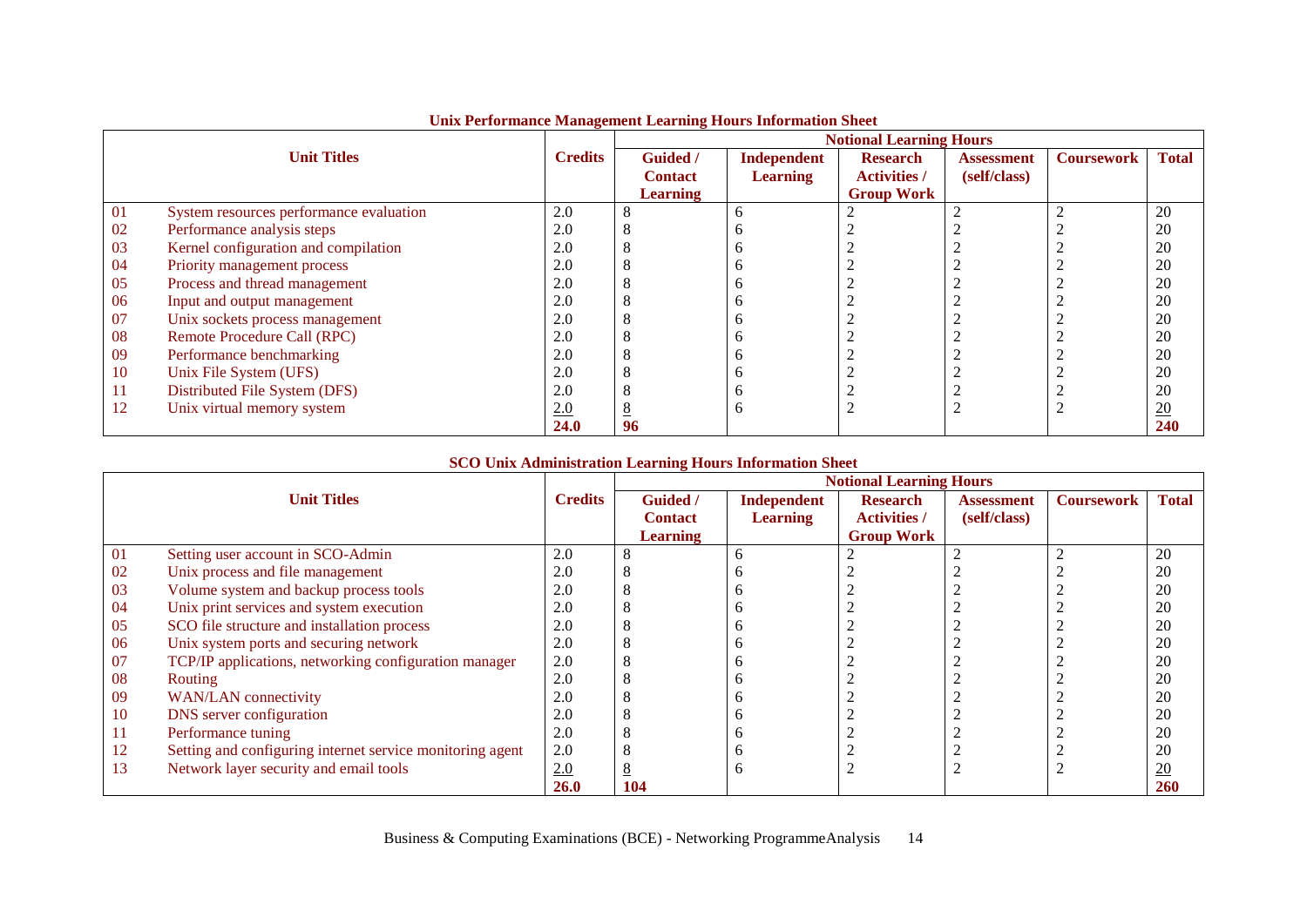|    |                                           |                |                                               |                                | <b>Notional Learning Hours</b>                              |                                   |                   |                |
|----|-------------------------------------------|----------------|-----------------------------------------------|--------------------------------|-------------------------------------------------------------|-----------------------------------|-------------------|----------------|
|    | <b>Unit Titles</b>                        | <b>Credits</b> | Guided /<br><b>Contact</b><br><b>Learning</b> | Independent<br><b>Learning</b> | <b>Research</b><br><b>Activities /</b><br><b>Group Work</b> | <b>Assessment</b><br>(self/class) | <b>Coursework</b> | <b>Total</b>   |
| 01 | Linux server infrastructure configuration | 2.0            | 8                                             | h                              |                                                             |                                   |                   | 20             |
| 02 | X Windows System Protocol                 | 2.0            | 8                                             | o                              |                                                             |                                   |                   | 20             |
| 03 | Linux system startup process              | 2.0            | 8                                             | o                              |                                                             |                                   |                   | 20             |
| 04 | Patching the kenerl                       | 2.0            | 8                                             | b                              |                                                             |                                   |                   | 20             |
| 05 | User administrative management            | 2.0            | 8                                             |                                |                                                             |                                   |                   | 20             |
| 06 | Linux system environment                  | 2.0            | 8                                             | o                              |                                                             |                                   |                   | 20             |
| 07 | Linux network configuration               | 2.0            | 8                                             | n                              |                                                             |                                   |                   | 20             |
| 08 | Printing services                         | 2.0            | 8                                             | o                              |                                                             |                                   |                   | 20             |
| 09 | Proxy service                             | 2.0            | 8                                             |                                |                                                             |                                   |                   | 20             |
| 10 | Linux file system                         | 2.0            | 8                                             |                                |                                                             |                                   |                   | 20             |
| 11 | Linux backup software                     | 2.0            | 8                                             | o                              |                                                             |                                   |                   | 20             |
| 11 | Linux automation tools                    | 2.0            | 8                                             | n                              |                                                             |                                   |                   | 20             |
| 13 | Linux network security tools              | 2.0            | 8                                             | b                              |                                                             |                                   |                   | $\frac{20}{2}$ |
|    |                                           | <b>26.0</b>    | 104                                           |                                |                                                             |                                   |                   | <b>260</b>     |

### **Linux Administration Learning Hours Information Sheet**

### **Solaris Administration Learning Hours Information Sheet**

|    |                                    |                |                 |                    | <b>Notional Learning Hours</b> |                   |                   |                  |
|----|------------------------------------|----------------|-----------------|--------------------|--------------------------------|-------------------|-------------------|------------------|
|    | <b>Unit Titles</b>                 | <b>Credits</b> | Guided /        | <b>Independent</b> | <b>Research</b>                | <b>Assessment</b> | <b>Coursework</b> | <b>Total</b>     |
|    |                                    |                | <b>Contact</b>  | <b>Learning</b>    | <b>Activities /</b>            | (self/class)      |                   |                  |
|    |                                    |                | <b>Learning</b> |                    | <b>Group Work</b>              |                   |                   |                  |
| 01 | Solaris hardware platforms         | 2.0            |                 | h                  |                                |                   | ി                 | 20               |
| 02 | Installing and configuring Solaris | 2.0            |                 |                    |                                |                   |                   | 20               |
| 03 | <b>Solaris Management Console</b>  | 2.0            |                 |                    |                                |                   |                   | 20               |
| 04 | Solaris file system commands       | 2.0            |                 |                    |                                |                   |                   | 20               |
| 05 | Managing user accounts             | 2.0            |                 |                    |                                |                   |                   | 20               |
| 06 | Managing group accounts            | 2.0            |                 |                    |                                |                   |                   | 20               |
| 07 | Solaris system backup and recovery | 2.0            |                 |                    |                                |                   |                   | 20               |
| 08 | Solaris print server configuration | 2.0            |                 |                    |                                |                   |                   | 20               |
| 09 | Solaris partitions and slices      | 2.0            |                 |                    |                                |                   |                   | 20               |
| 10 | Solaris network configuration      | 2.0            |                 |                    |                                |                   |                   | 20               |
| 11 | <b>Setting up NFS Services</b>     | 2.0            |                 |                    |                                |                   |                   | 20               |
| 12 | <b>Solaris Naming Services</b>     | 2.0            |                 |                    |                                |                   |                   | 20               |
| 13 | <b>Solaris Server Intranet</b>     | 2.0            |                 |                    |                                |                   |                   | $\underline{20}$ |
|    |                                    | 26.0           | 104             |                    |                                |                   |                   | 260              |

Business & Computing Examinations (BCE) - Networking ProgrammeAnalysis 15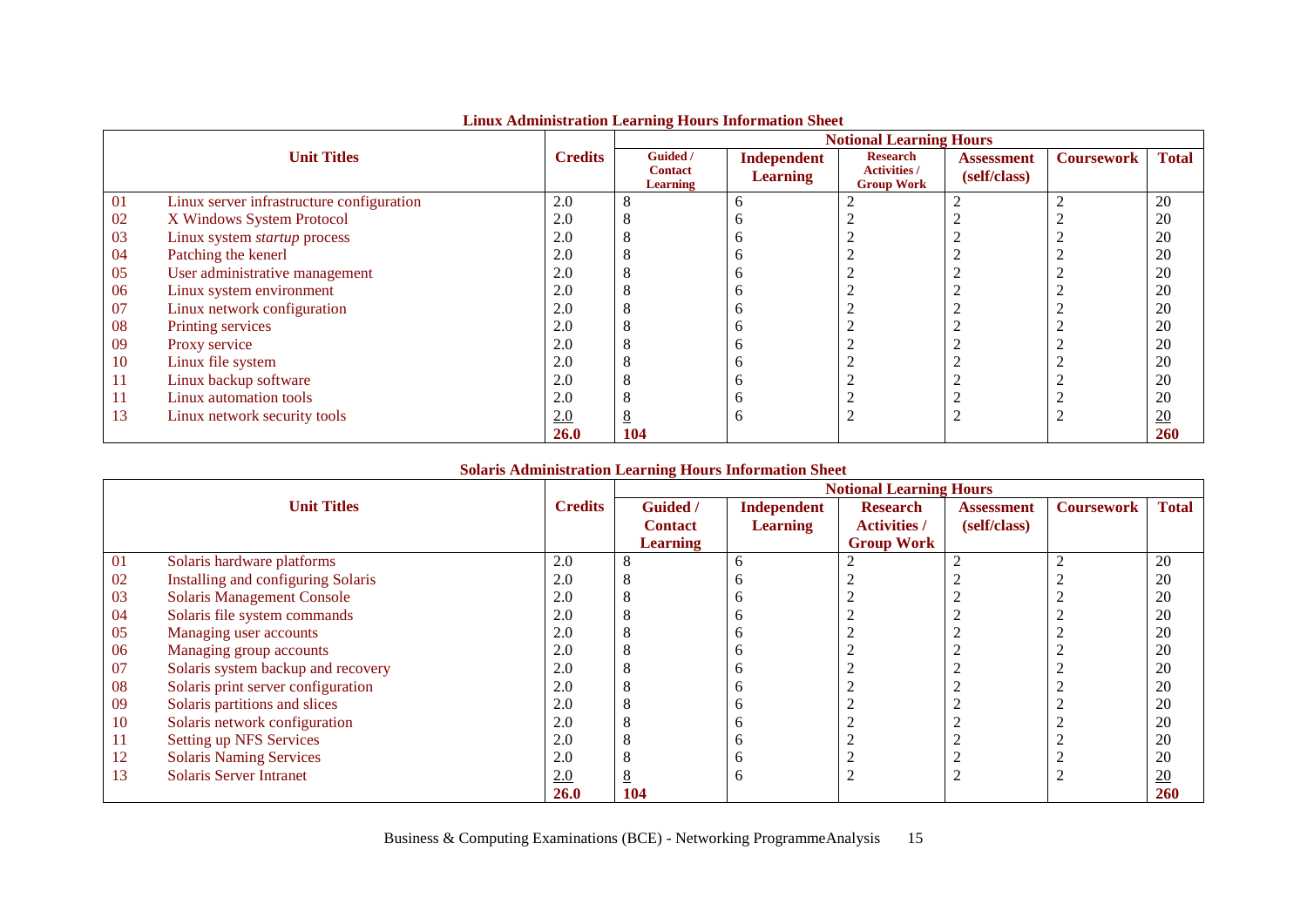|    |                                              |                |                 | Territogramming Learning Hours have made blick | <b>Notional Learning Hours</b> |                   |                   |                  |
|----|----------------------------------------------|----------------|-----------------|------------------------------------------------|--------------------------------|-------------------|-------------------|------------------|
|    | <b>Unit Titles</b>                           | <b>Credits</b> | <b>Guided</b> / | Independent                                    | <b>Research</b>                | <b>Assessment</b> | <b>Coursework</b> | <b>Total</b>     |
|    |                                              |                | <b>Contact</b>  | <b>Learning</b>                                | <b>Activities /</b>            | (self/class)      |                   |                  |
|    |                                              |                | <b>Learning</b> |                                                | <b>Group Work</b>              |                   |                   |                  |
| 01 | Introduction to scripting language           | 2.0            |                 | <sub>0</sub>                                   |                                |                   |                   | 20               |
| 02 | Perl built-in data types                     | 2.0            |                 |                                                |                                |                   |                   | 20               |
| 03 | Perl input/output flow control operations    | 2.0            |                 |                                                |                                |                   |                   | 20               |
| 04 | Perl data structures                         | 2.0            |                 | г                                              |                                |                   |                   | 20               |
| 05 | Perl string manipulation facilities          | 2.0            |                 |                                                |                                |                   |                   | 20               |
| 06 | Perl string processing                       | 2.0            |                 | г                                              |                                |                   |                   | 20               |
| 07 | Perl multidimensional arrays                 | 2.0            |                 |                                                |                                |                   |                   | 20               |
| 08 | Perl subroutines                             | 2.0            |                 |                                                |                                |                   |                   | 20               |
| 09 | Perl file input and output                   | 2.0            |                 | г                                              |                                |                   |                   | 20               |
| 10 | Perl glob function                           | 2.0            |                 |                                                |                                |                   |                   | 20               |
| 11 | Perl formats writing reports                 | 2.0            |                 |                                                |                                |                   |                   | 20               |
| 12 | Perl database and command gateway interfaces | 2.0            |                 |                                                |                                |                   |                   | 20               |
| 13 | Perl Database Independent Interface (DBI)    | 2.0            |                 | n                                              | ∠                              |                   |                   | $\underline{20}$ |
|    |                                              | <b>26.0</b>    | 104             |                                                |                                |                   |                   | <b>260</b>       |

#### **Perl Programming Learning Hours Information Sheet**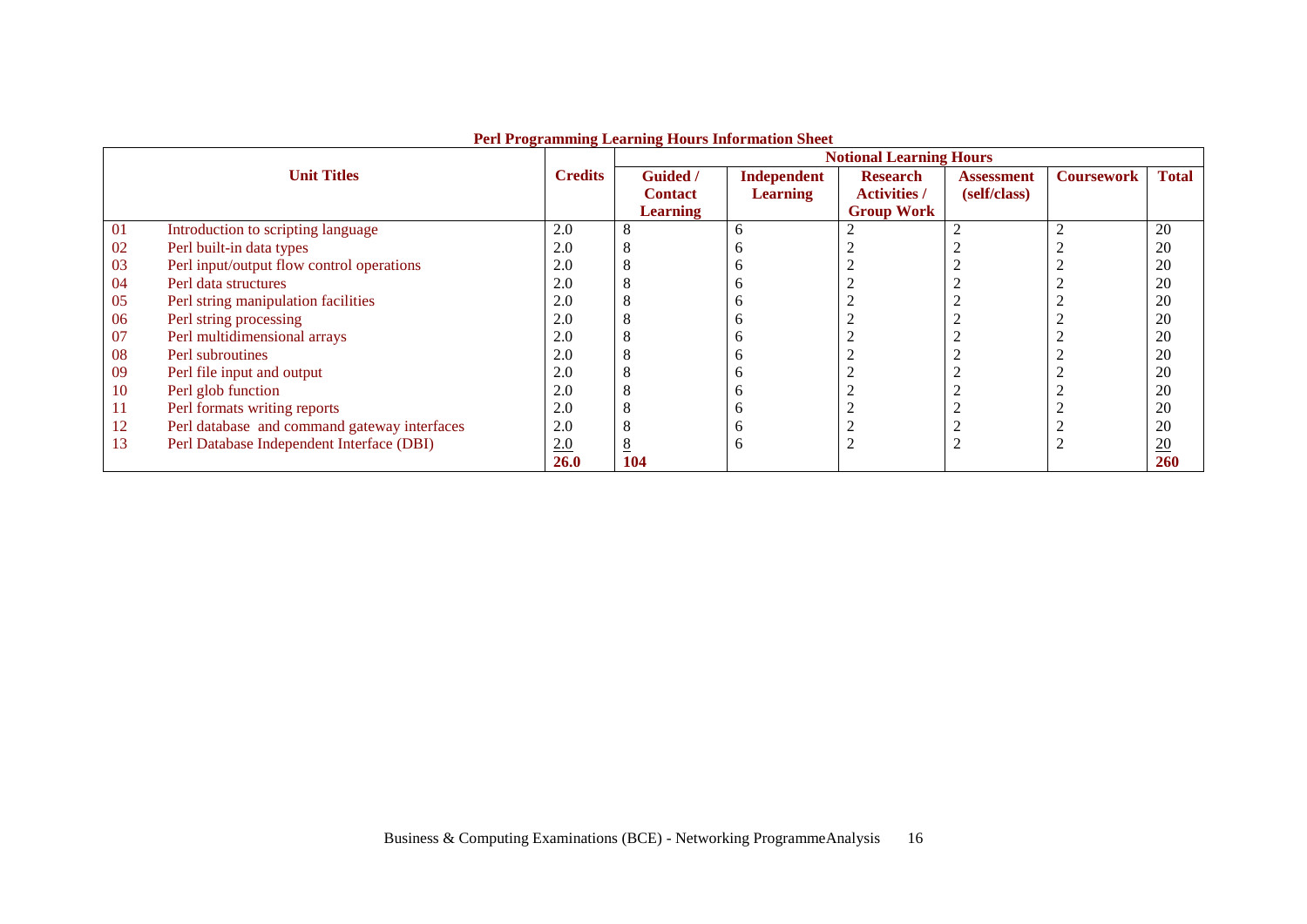#### **Level 5 Diploma in Windows Server Networking (155 Credits)**

Windows is one of the most commonly used networking operating system. Hence knowledge in this widely used networking system makes one more marketable.

*Why does the programmeexists* – Networking is a technology used for business and private purposes. With the advent of the internet, networking is now at the forefront. The importance of Windows programmecannot be over played. Learners who undertake this programmehave greater chances of getting employment.

*How it fits into the larger programme* – An organisation can either run Unix or Windows networking system or both. This increase the chances of employment and also equip learners with the most sought after networking knowledge. With the rapid growth in the technology and telecommunications industry, the demand for skilled professionals who can maintain information systems and develop effective and efficient procedures is growing rapidly.

*For whom it was designed* – This programmeis designed for learners who complete the Certificate in Networking / Certificate in Unix / Diploma in Unix or those with equivalent qualifications interested in pursuing networking further.

*How it will benefit learners* – Learners benefit immensely because they are likely to get employment. Learners also have a choice of furthering their knowledge by pursuing the Diploma in PC Engineering & Structured Cabling or the IP Routing.

#### *Units:*

- Windows Server Administration
- Windows Server Infrastructure
- Windows Server Active Directory
- Windows SQL Server Administration
- Windows Exchange Server

**Windows Server Administration** – There are different versions of Windows Server operating system. The Windows Server product line consists of five products: **Standard Edition**, **Enterprise Edition**, **Datacenter Edition**, **Web Edition** and **Home server**.

**Windows Network Infrastructure** – the network infrastructure elements include: network topology; routing; IP addressing; name resolution such as WINS and DNS, virtual private networks, remote access and telephony solutions.

**Windows Active Directory** - Active Directory is Microsoft's answer to Novell's Directory Services. It supports a single unified view of all objects on a network (no matter what size) and locating and managing resources faster and easier. It is based on the Lightweight Directory Access Protocol, and the Directory Services in Exchange. Just as one might admire a diamond by looking at its different facets, one can build up a picture of Active Directory by examining its many sides. The seven sides of Active Directory are: (i) the successor to NT 4.0's SAM database (ii) Directory services containing users, computers and printers (iii) a search mechanism to find those resources (iv) Logical Structure - Domain, Tree & Forest and Organisational Units (v) Group Policy thanks to Active Directory one can lock down the desktop and assign software (vi) Physical Sites, Subnets and Locations (vii) the Schema and how it defines Active Directory objects.

**Windows SQL Database Server Administration** – Windows SQL competes with Oracle Database. Though big companies widely use Oracle, the easy availability and well known nature of Microsoft products makes SQL an important database and is also widely used.

**Windows Exchange Server** – the Exchange Server controls organisations' emailing system.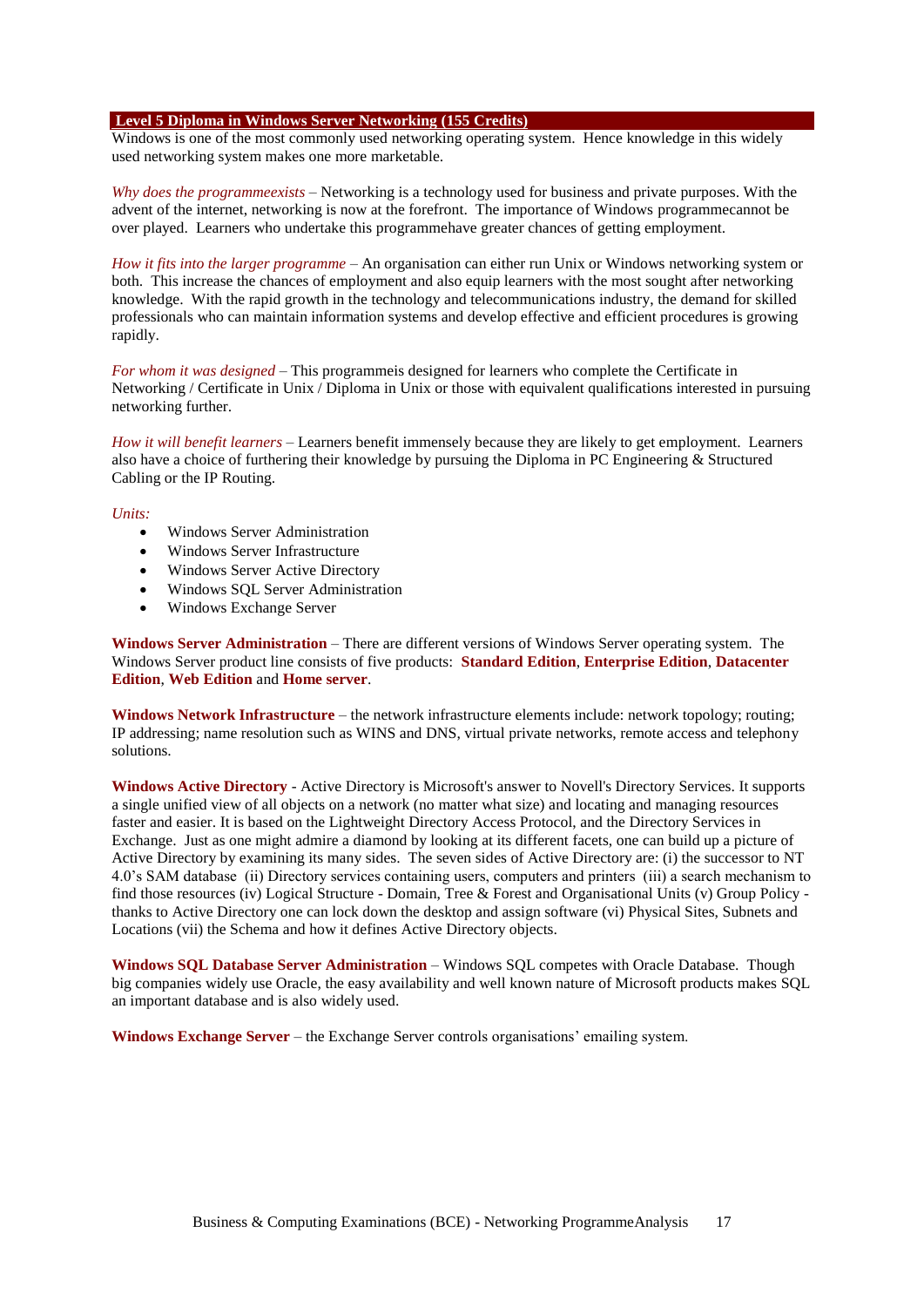| Unit                                          | <b>Pre-requisite</b>                      | <b>Core-requisite</b>                                            | <b>Guided</b><br><b>Learning</b><br><b>Hours</b> | <b>Number</b><br>of Credits |
|-----------------------------------------------|-------------------------------------------|------------------------------------------------------------------|--------------------------------------------------|-----------------------------|
| <b>Windows Server</b><br>Administration       | Knowledge in Windows<br>operating system. | A pass or higher in Certificate<br>in Networking or equivalence. | 300                                              | 30                          |
| Windows Server<br>Infrastructure              | Knowledge in Windows<br>operating system. | A pass or higher in Certificate<br>in Networking or equivalence. | 200                                              | 20                          |
| Windows Server Active<br>Directory            | Knowledge in Windows<br>operating system. | A pass or higher in Certificate<br>in Networking or equivalence. | 260                                              | 26                          |
| Windows SQL Server<br>Database Administration | Knowledge in Windows<br>operating system. | A pass or higher in Certificate<br>in Networking or equivalence. | 280                                              | 28                          |
| Windows Exchange<br>Server                    | Knowledge in Windows<br>operating system. | A pass or higher in Certificate<br>in Networking or equivalence. | 300                                              | 30                          |
| Coursework (Project) for all units            |                                           |                                                                  | 210                                              | 21                          |

| <b>Rules of combination:</b> | All units are mandatory |
|------------------------------|-------------------------|
| <b>Age Group:</b>            | $18+$                   |
| <b>ProgrammeType:</b>        | Vendor/Industry         |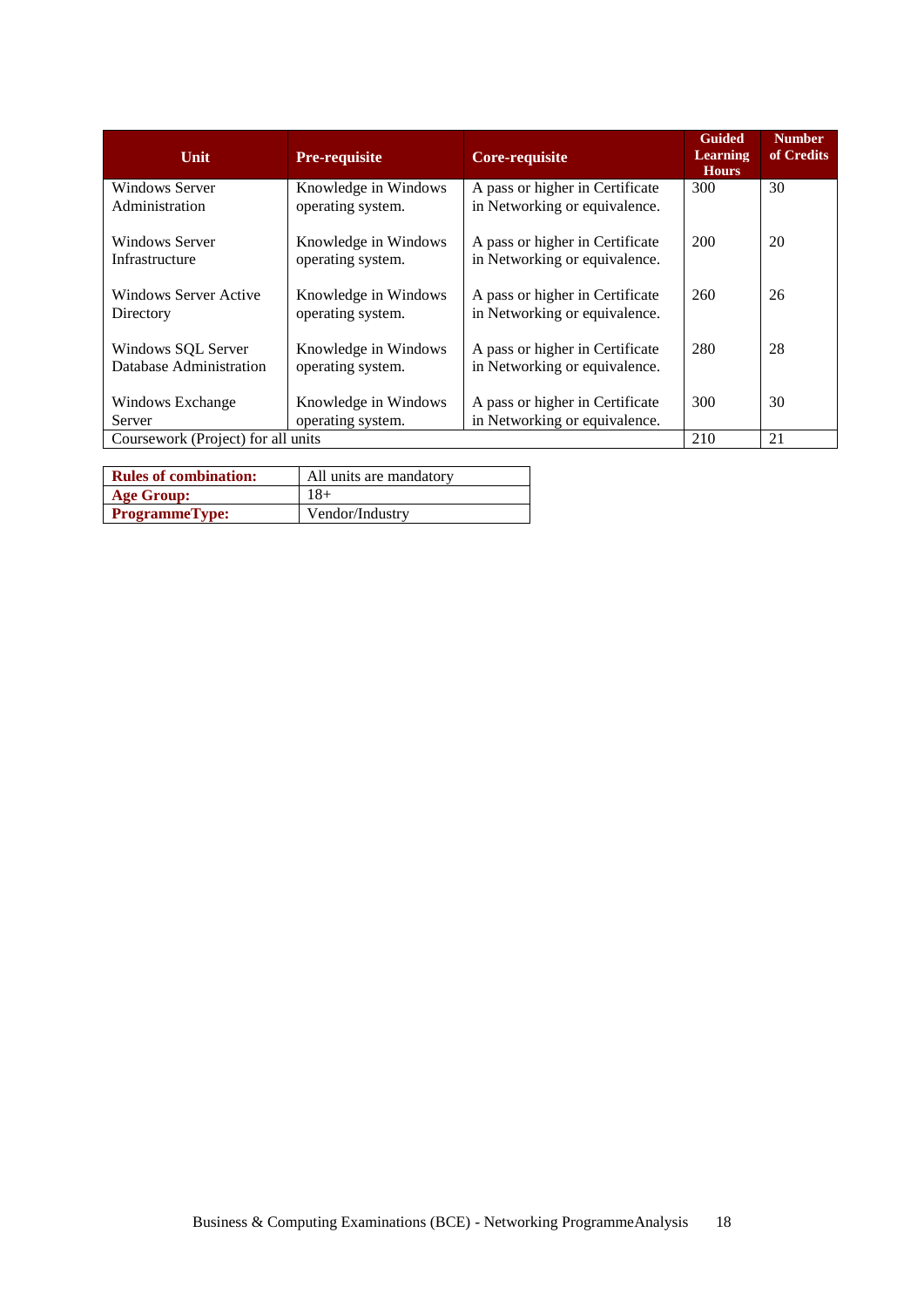|    |                                               |                | <b>Notional Learning Hours</b> |                 |                     |                   |                   |              |  |  |
|----|-----------------------------------------------|----------------|--------------------------------|-----------------|---------------------|-------------------|-------------------|--------------|--|--|
|    | <b>Unit Titles</b>                            | <b>Credits</b> | Guided /                       | Independent     | <b>Research</b>     | <b>Assessment</b> | <b>Coursework</b> | <b>Total</b> |  |  |
|    |                                               |                | <b>Contact</b>                 | <b>Learning</b> | <b>Activities</b> / | (self/class)      |                   |              |  |  |
|    |                                               |                | <b>Learning</b>                |                 | <b>Group Work</b>   |                   |                   |              |  |  |
| 01 | Overview of Windows Server versions           | 2.0            |                                | <sub>0</sub>    |                     |                   |                   | 20           |  |  |
| 02 | Windows server installation                   | 2.0            |                                |                 |                     |                   |                   | 20           |  |  |
| 03 | Windows server environment                    | 2.0            |                                |                 |                     |                   |                   | 20           |  |  |
| 04 | <b>Active Directory Domain services</b>       | 2.0            |                                |                 |                     |                   |                   | 20           |  |  |
| 05 | Configuring and troubleshooting DHCP          | 2.0            |                                |                 |                     |                   |                   | 20           |  |  |
| 06 | Configuring and troubleshooting DNS           | 2.0            |                                |                 |                     |                   |                   | 20           |  |  |
| 07 | Windows server print services                 | 2.0            |                                |                 |                     |                   |                   | 20           |  |  |
| 08 | Windows server data storage                   | 2.0            |                                |                 |                     |                   |                   | 20           |  |  |
| 09 | <b>Active Directory Certificate services</b>  | 2.0            |                                |                 |                     |                   |                   | 20           |  |  |
| 10 | Remote and Routing Access Service (RRAS)      | 2.0            |                                |                 |                     |                   |                   | 20           |  |  |
| 11 | Managing server virtualisation                | 2.0            |                                |                 |                     |                   |                   | 20           |  |  |
| 12 | Windows server application functionalities    | 2.0            |                                |                 |                     |                   |                   | 20           |  |  |
| 13 | Windows File permissions                      | 2.0            |                                |                 |                     |                   |                   | 20           |  |  |
| 14 | Windows server performance monitoring         | 2.0            |                                |                 |                     |                   |                   | 20           |  |  |
| 15 | Reliability-Availability-Serviceability (RAS) | 2.0            |                                | n               |                     |                   |                   | 20           |  |  |
|    |                                               | <b>30.0</b>    | 120                            |                 |                     |                   |                   | 300          |  |  |

### **Windows Server Administration Learning Hours Information Sheet**

### **Windows Server Infrastructure Learning Hours Information Sheet**

|    |                                               |                | <b>Notional Learning Hours</b> |                 |                     |                   |                   |                  |  |
|----|-----------------------------------------------|----------------|--------------------------------|-----------------|---------------------|-------------------|-------------------|------------------|--|
|    | <b>Unit Titles</b>                            | <b>Credits</b> | <b>Guided</b> /                | Independent     | <b>Research</b>     | <b>Assessment</b> | <b>Coursework</b> | <b>Total</b>     |  |
|    |                                               |                | <b>Contact</b>                 | <b>Learning</b> | <b>Activities</b> / | (self/class)      |                   |                  |  |
|    |                                               |                | <b>Learning</b>                |                 | <b>Group Work</b>   |                   |                   |                  |  |
| 01 | Windows server network concepts               | 2.0            |                                |                 |                     |                   |                   | 20               |  |
| 02 | <b>Installing Windows server</b>              | 2.0            | Ω                              |                 |                     |                   |                   | 20               |  |
| 03 | DHCP functionality, concepts and features     | 2.0            |                                |                 |                     |                   |                   | 20               |  |
| 04 | DNS server configuration                      | 2.0            |                                |                 |                     |                   |                   | 20               |  |
| 05 | Routing and Remote Access (RRAS)              | 2.0            |                                |                 |                     |                   |                   | 20               |  |
| 06 | File services installation and configuration  | 2.0            |                                |                 |                     |                   |                   | 20               |  |
| 07 | Windows server print services                 | 2.0            |                                |                 |                     |                   |                   | 20               |  |
| 08 | Windows server update Services configuration  | 2.0            |                                |                 |                     |                   |                   | 20               |  |
| 09 | <b>IPSec configuration</b>                    | 2.0            |                                |                 |                     |                   |                   | 20               |  |
| 10 | Network Access Protection (NAP) configuration | 2.0            |                                |                 |                     |                   |                   | $\underline{20}$ |  |
|    |                                               | 20.0           | 80                             |                 |                     |                   |                   | <b>200</b>       |  |

Business & Computing Examinations (BCE) - Networking ProgrammeAnalysis 19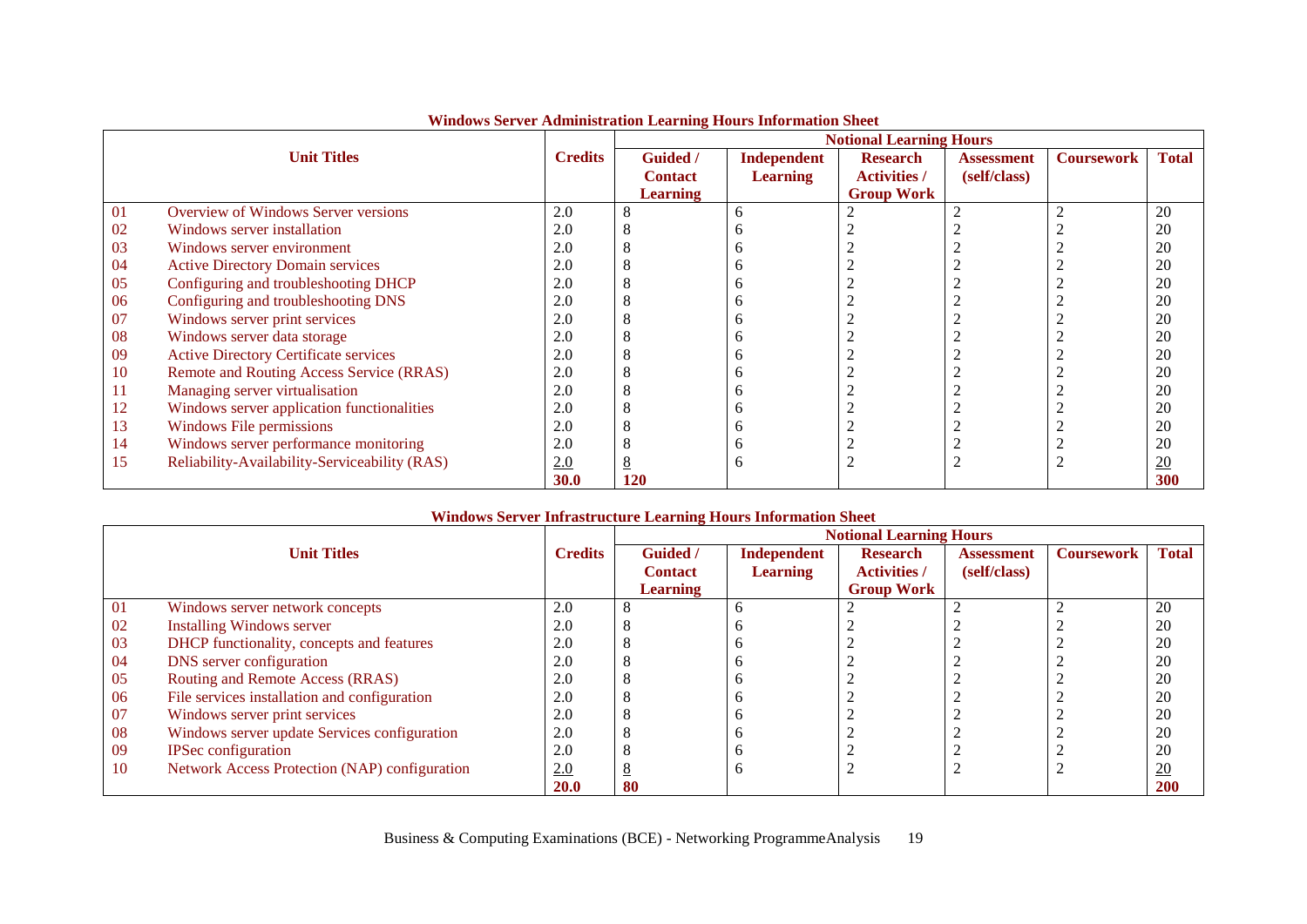|    |                                                         |                | <b>Notional Learning Hours</b> |                 |                     |                   |                   |                 |  |
|----|---------------------------------------------------------|----------------|--------------------------------|-----------------|---------------------|-------------------|-------------------|-----------------|--|
|    | <b>Unit Titles</b>                                      | <b>Credits</b> | <b>Guided</b> /                | Independent     | <b>Research</b>     | <b>Assessment</b> | <b>Coursework</b> | <b>Total</b>    |  |
|    |                                                         |                | <b>Contact</b>                 | <b>Learning</b> | <b>Activities</b> / | (self/class)      |                   |                 |  |
|    |                                                         |                | <b>Learning</b>                |                 | <b>Group Work</b>   |                   |                   |                 |  |
| 01 | Installing Active Directory on Windows server           | 2.0            | Ō                              |                 |                     |                   |                   | 20              |  |
| 02 | <b>Active Directory Design</b>                          | 2.0            |                                |                 |                     |                   |                   | 20              |  |
| 03 | Active Directory sites and replication                  | 2.0            | ◠                              |                 |                     |                   |                   | 20              |  |
| 04 | Active Directory global catalog                         | 2.0            | ◠                              |                 |                     |                   |                   | 20              |  |
| 05 | <b>Active Directory administration tools</b>            | 2.0            | O                              |                 |                     |                   |                   | 20              |  |
| 06 | Windows security planning and administrative delegation | 2.0            |                                |                 |                     |                   |                   | 20              |  |
| 07 | Windows server group policy                             | 2.0            | O                              |                 |                     |                   |                   | 20              |  |
| 08 | User and computer environment management                | 2.0            |                                |                 |                     |                   |                   | 20              |  |
| 09 | Group policy software installation and deployment       | 2.0            |                                |                 |                     |                   |                   | 20              |  |
| 10 | Group Policy management                                 | 2.0            | 8                              |                 |                     |                   |                   | 20              |  |
| 11 | Active Directory performance management                 | 2.0            | O                              |                 |                     |                   |                   | 20              |  |
| 12 | DNS and Active Directory domain services integration    | 2.0            |                                |                 |                     |                   |                   | 20              |  |
| 13 | Active Directory Certificate Service implementation     | 2.0            | <u>8</u>                       | n               |                     |                   |                   | $\overline{20}$ |  |
|    |                                                         | <b>26.0</b>    | 104                            |                 |                     |                   |                   | <b>260</b>      |  |

# **Windows Server Active Directory Learning Hours Information Sheet**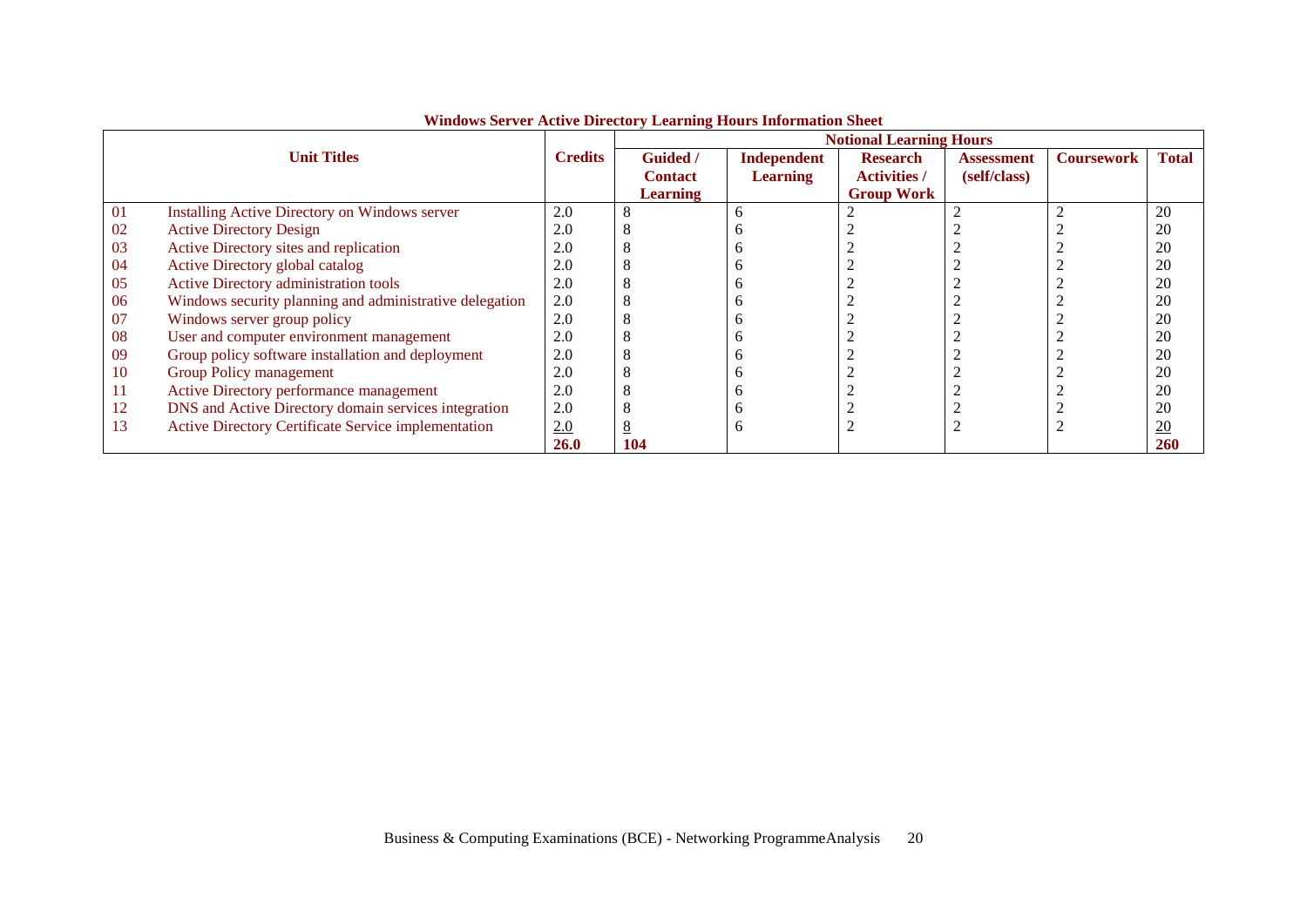|    |                                                    |                | <b>Notional Learning Hours</b> |                    |                     |                   |                   |                  |  |
|----|----------------------------------------------------|----------------|--------------------------------|--------------------|---------------------|-------------------|-------------------|------------------|--|
|    | <b>Unit Titles</b>                                 | <b>Credits</b> | <b>Guided</b> /                | <b>Independent</b> | <b>Research</b>     | <b>Assessment</b> | <b>Coursework</b> | <b>Total</b>     |  |
|    |                                                    |                | <b>Contact</b>                 | <b>Learning</b>    | <b>Activities /</b> | (self/class)      |                   |                  |  |
|    |                                                    |                | <b>Learning</b>                |                    | <b>Group Work</b>   |                   |                   |                  |  |
| 01 | Functions of Microsoft SQL server                  | 2.0            |                                | h                  |                     |                   |                   | 20               |  |
| 02 | Microsoft SQL server installation                  | 2.0            |                                | n                  |                     |                   |                   | 20               |  |
| 03 | SQL server user and object administrative tools    | 2.0            |                                | n                  |                     |                   |                   | 20               |  |
| 04 | Creating database                                  | 2.0            |                                | n                  |                     |                   |                   | 20               |  |
| 05 | Importing/exporting data                           | 2.0            |                                | n                  |                     |                   |                   | 20               |  |
| 06 | Retrieving information using SQL Select statements | 2.0            |                                |                    |                     |                   |                   | 20               |  |
| 07 | Inserting and updating SQL database                | 2.0            |                                |                    |                     |                   |                   | 20               |  |
| 08 | <b>SQL</b> command functions                       | 2.0            |                                | n                  |                     |                   |                   | 20               |  |
| 09 | Creating transactions in SQL server                | 2.0            |                                | n                  |                     |                   |                   | 20               |  |
| 10 | Creating data indexing                             | 2.0            |                                |                    |                     |                   |                   | 20               |  |
| 11 | Database backup and restoration                    | 2.0            |                                |                    |                     |                   |                   | 20               |  |
| 12 | SQL server security features                       | 2.0            |                                | n                  |                     |                   |                   | 20               |  |
| 13 | SQL server reporting services                      | 2.0            |                                | h                  |                     |                   |                   | 20               |  |
| 14 | <b>SQL Server Integration Services (SSIS)</b>      | 2.0            |                                | h                  |                     |                   |                   | $\underline{20}$ |  |
|    |                                                    | <b>28.0</b>    | <b>112</b>                     |                    |                     |                   |                   | 280              |  |

**Windows SQL Server Database Administration Learning Hours Information Sheet**